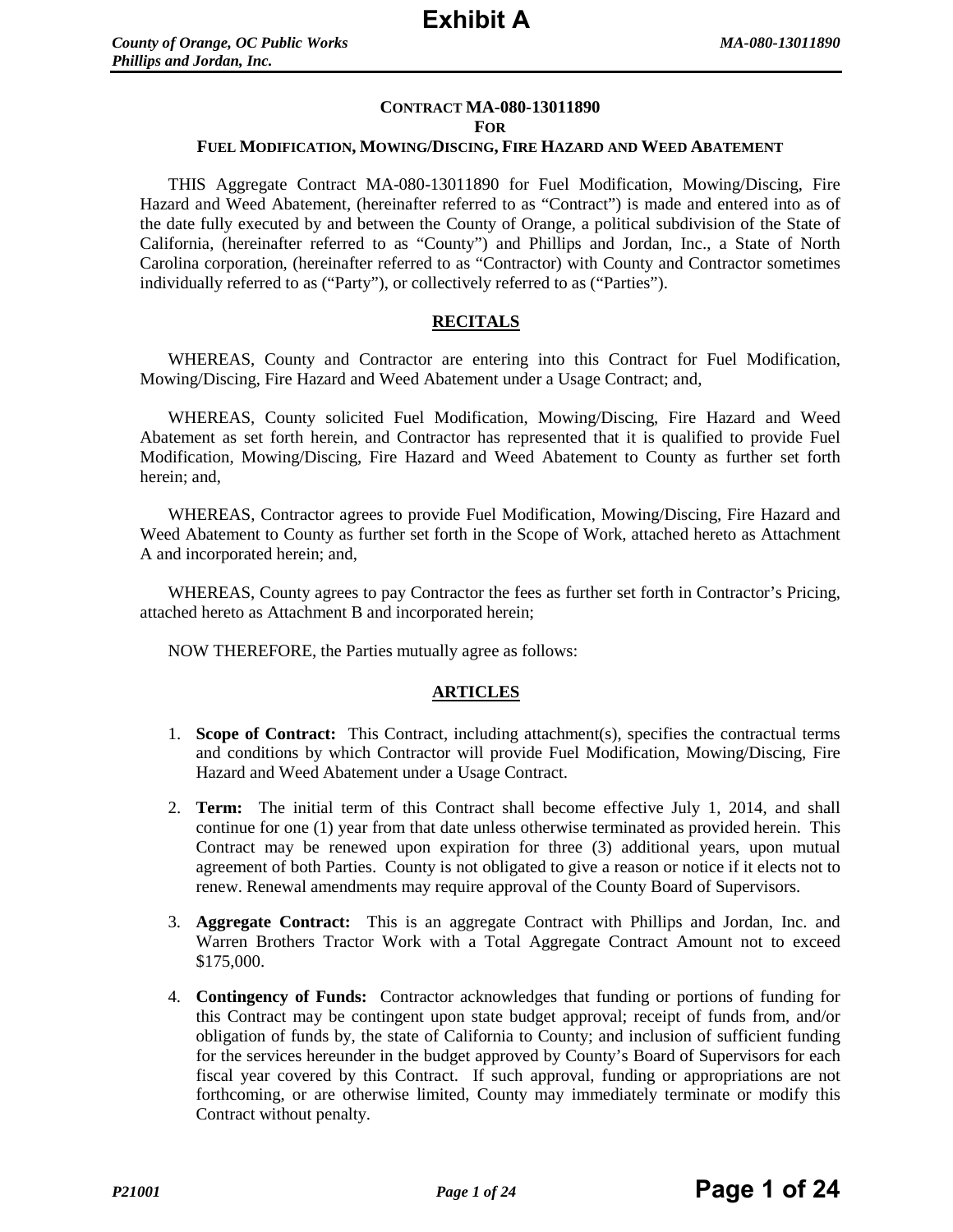- 5. **Precedence:** The Contract documents consist of this Contract and attachments. In the event of a conflict between or among the Contract documents, the order of precedence shall be the provisions of the main body of this Contract, i.e., those provisions set forth in the recitals and articles of this Contract, and then the attachments.
- 6. **Contractor's Project Manager and Contractor Personnel:** Contractor shall appoint a Project Manager, as specified in Article 29. "Notices" to direct Contractor's efforts in fulfilling Contractor's obligations under this Contract. This Project Manager shall be subject to approval by County and shall not be changed without the written consent of County's Project Manager, which consent shall not be unreasonably withheld. Contractor's Project Manager and Contractor personnel shall be assigned to this project for the duration of this Contract and shall diligently pursue all work and services to meet the project time lines. Contractor personnel are those individuals who report directly to Contractor's Project Manager. Contractor warrants that all Contractor personnel engaged in the performance of work under this Contract shall possess sufficient experience and/education to perform the services requested by County.
- 7. **County's Project Manager:** County shall appoint a Project Manager, as specified in Article 29. "Notices", to act as liaison between County and Contractor during the term of this Contract. County's Project Manager shall coordinate the activities of County staff assigned to work with Contractor.

County's Project Manager shall have the right to require the removal and replacement of Contractor's Project Manager and Contractor personnel. County's Project Manager shall notify Contractor in writing of such action. Contractor shall accomplish the removal within 14 calendar days after written notice by County's Project Manager. County's Project Manager shall review and approve the appointment of the replacement for Contractor's Project Manager and Contractor personnel. Said approval shall not be unreasonably withheld.

- 8. **Conflict of Interest:** Contractor shall exercise reasonable care and diligence to prevent any actions or conditions that could result in a conflict with the best interests of County. This obligation shall apply to Contractor; Contractor's employees, agents, and relatives; sub-tier Consultants; and third parties associated with accomplishing work and services hereunder. Contractor's efforts shall include, but not be limited to establishing precautions to prevent its employees or agents from making, receiving, providing or offering gifts, entertainment, payments, loans or other considerations which could be deemed to appear to influence individuals to act contrary to the best interests of County.
- 9. **Existing Site Conditions:** Information respecting the site of the work given in drawings or specifications has been obtained by County's representatives and is believed to be reasonably correct, but County does not warrant either the completeness or accuracy of such information, and it is the responsibility of Contractor to verify all such information.
- 10. **Hazardous Conditions:** Whenever Contractor's operations create a condition hazardous to traffic or to the public, Contractor shall provide flagmen and furnish, erect and maintain control devices as are necessary to prevent accidents or damage or injury to the public at Contractor's expense and without cost to County. Contractor shall comply with County directives regarding potential hazards.

Emergency lights and traffic cones must also be readily available at all times and must be used in any hazardous condition. Emergency traffic cones must be placed in front of and behind vehicles to warn oncoming traffic.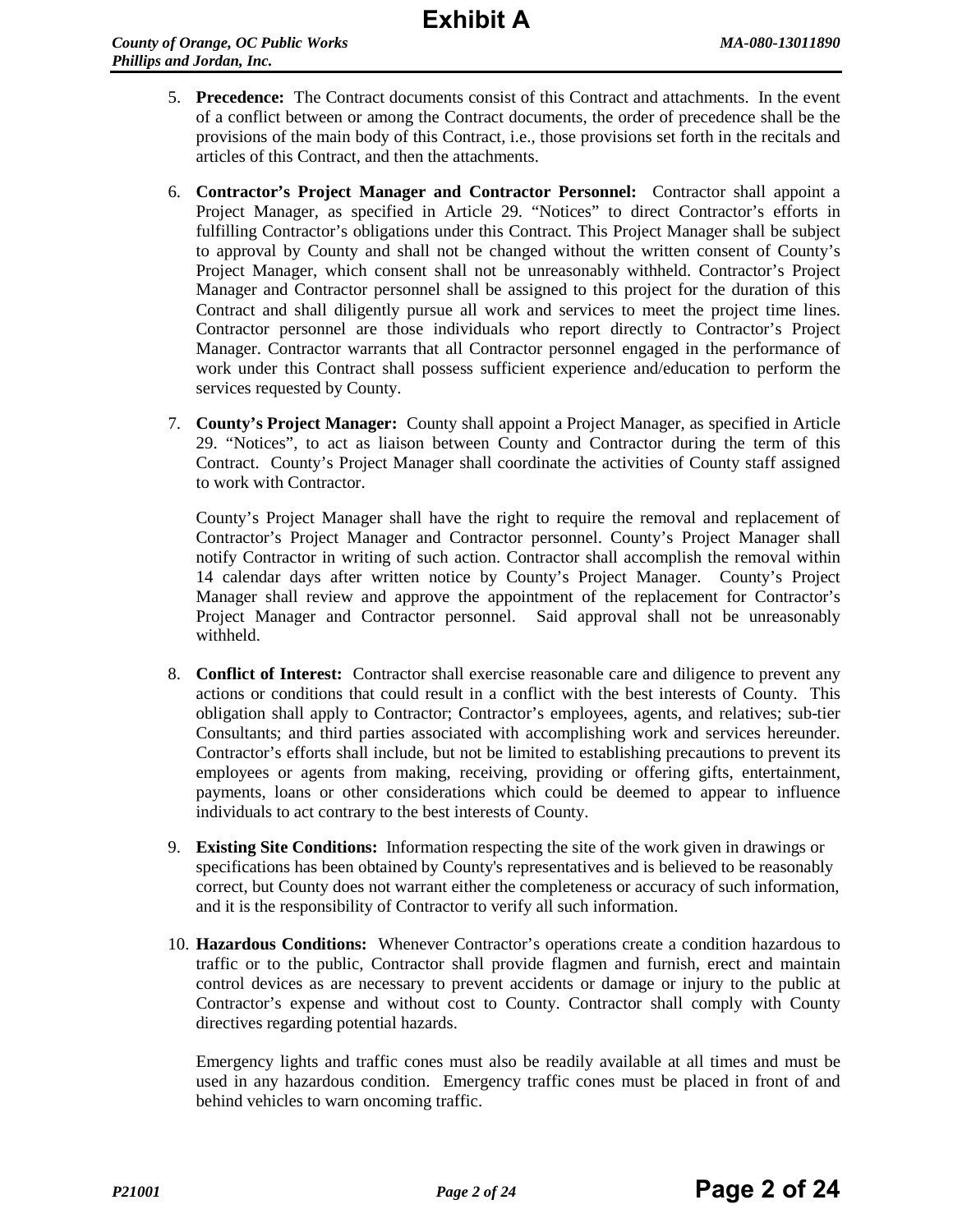Signs, lights, flags, and other warning and safety devices shall conform to the requirements set forth in Chapter 5 of the current traffic manual, Traffic Control for Construction and Maintenance Work Zones, published by the state of California Department of Transportation.

- 11. **Conditions Affecting Work:** Contractor shall be responsible for taking all steps reasonably necessary to ascertain the nature and location of the work to be performed under this Contract and to know the general conditions which can affect the work or the cost thereof. Any failure by Contractor to do so will not relieve Contractor from responsibility for successfully performing the work without additional cost to County. County assumes no responsibility for any understanding or representations concerning the nature, location(s) or general conditions made by any of its officers or agents prior to the execution of this Contract, unless such understanding or representations by County are expressly stated in the Contract.
- 12. **Contractor's Personnel:** Contractor warrants that all Contractor personnel engaged in the performance of work under this Contract shall possess sufficient experience and/education to perform the services requested by County. County expressly retains the right to have any of Contractor personnel removed from performing services under this Contract. Contractor shall effectuate the removal of the specified Contractor personnel from providing any services to County under this Contract within one business day of notification by County. County shall submit the request in writing to Contractor's Project Manager. County is not required to provide any reason, rationale or additional factual information if it elects to request any specific Contractor personnel be removed from performing services under this Contract.
- 13. **Usage:** No guarantee is given by County to Contractor regarding usage of this Contract. Usage figures, if provided, are approximate, based upon the last usage. Contractor agrees to supply services and/or commodities requested, as needed by County, at prices listed in the Contract, regardless of quantity requested. Orders may be placed against this Contract at the convenience of the using agency/department.
- 14. **Usage Reports:** Upon County request, Contractor shall submit usage reports to County which shall include, at minimum, summarized quantities used during the Contract period by line item description as specified in the Contract. The usage report shall be in a format specified by County.
- 15. **Cooperative Agreement:** The provisions and pricing of this Contract will be extended to other County of Orange agencies/departments ("cooperative entities"). Cooperative entities wishing to use this Contact will be responsible for issuing their own purchase documents/price agreements, providing for their own acceptance, and making any subsequent payments. The cooperative entities are responsible for obtaining all certificates of insurance and bonds required. Contractor is responsible for providing each cooperative entity a copy of the Contract upon request by the cooperative entity. County of Orange makes no guarantee of usage by other users of this Contract. County of Orange may authorize the loading of this agreement into an electronic commerce system.

Contractor shall be required to maintain a list of the cooperative entities that have used this Contract. The list shall report dollar volumes spent quarterly and annually and shall be provided on a quarterly basis to County lead agency.

16. **Records**: Contractor shall keep true and accurate accounts, records, books and data which shall correctly reflect the business transacted by Contractor in accordance with generally accepted accounting principles. These records shall be stored in the County of Orange for a period of seven (7) years. Storage of records in another County will require special clearance from County's Project Manager for this project.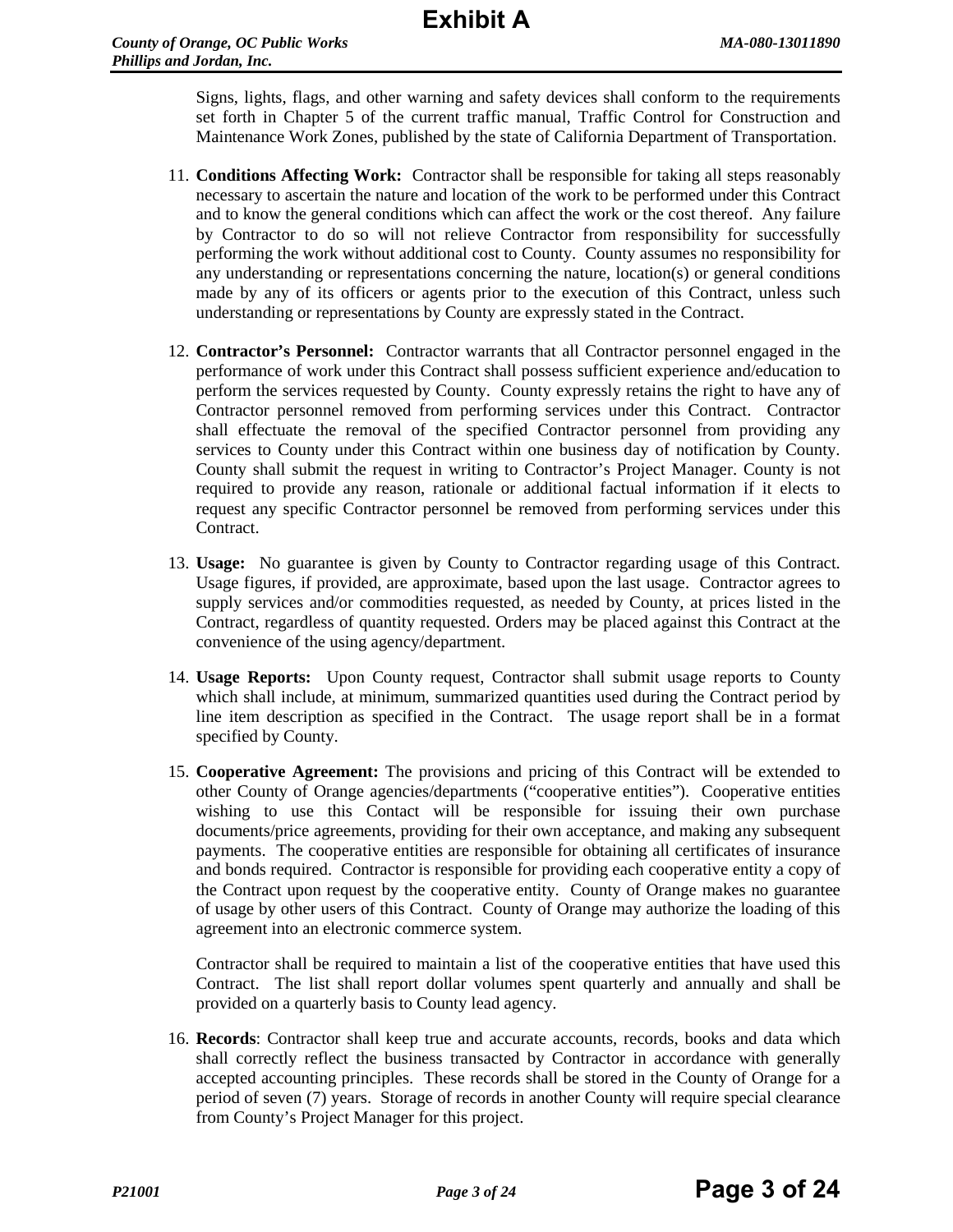17. **Audits/Inspections:** Contractor agrees to permit County, which may include the Auditor-Controller or the Auditor-Controller's authorized representative (including auditors from a private auditing firm hired by County), access during normal working hours to all books, accounts, records, reports, files, financial records, supporting documentation, including payroll and accounts payable/receivable records, and other papers or property of Contractor for the purpose of auditing or inspecting any aspect of performance under this Contract. The inspection and/or audit will be confined to those matters connected with the performance of the Contract including, but not limited to, the costs of administering the Contract. County will provide reasonable notice of such an audit or inspection.

County reserves the right to audit and verify Contractor's records before final payment is made.

Contractor agrees to maintain such records for possible audit for a minimum of three years after final payment, unless a longer period of records retention is stipulated under this Contract or by law. Contractor agrees to allow interviews of any employees or others who might reasonably have information related to such records. Further, Contractor agrees to include a similar right to County to audit records and interview staff of any Subcontractor related to performance of this Contract.

Should Contractor cease to exist as a legal entity, Contractor's records pertaining to this Contract shall be forwarded to the surviving entity in a merger or acquisition or, in the event of liquidation, to County's Project Manager.

- 18. **Child Support Enforcement Requirements:** Contractor is required to comply with the child support enforcement requirements of County. Failure of Contractor to comply with all federal, state, and local reporting requirements for child support enforcement or to comply with all lawfully served Wage and Earnings Assignment Orders and Notices of Assignment shall constitute a material breach of the Contract. Failure to cure such breach within 60 calendar days of notice from County shall constitute grounds for termination of the Contract.
- 19. **Publication:** No copies of sketches, schedules, written documents, computer based data, photographs, maps or graphs, including graphic art work, resulting from performance or prepared in connection with this Contract, are to be released by Contractor and/or anyone acting under the supervision of Contractor to any person, partnership, company, corporation, or agency, without prior written approval by County, except as necessary for the performance of the services of this Contract. All press contacts, including graphic display information to be published in newspapers, magazines, etc., are to be administered only after County approval.
- 20. **News/Information Release:** Contractor agrees that it will not issue any news releases or make any contact with the media in connection with either the award of this Contract or any subsequent amendment of, or effort under this Contract. Contractors must first obtain review and approval of said news media contact from County through County's Project Manager. Any requests for interviews or information received by the media should be referred directly to County. Contractors are not authorized to serve as a media spokespersons for County projects without first obtaining permission from County's Project Manager.
- 21. **Breach of Contract:** The failure of Contractor to comply with any of the provisions, covenants or conditions of this Contract, shall constitute a material breach of this Contract. In such event County may, and in addition to any other remedies available at law, in equity, or otherwise specified in this Contract: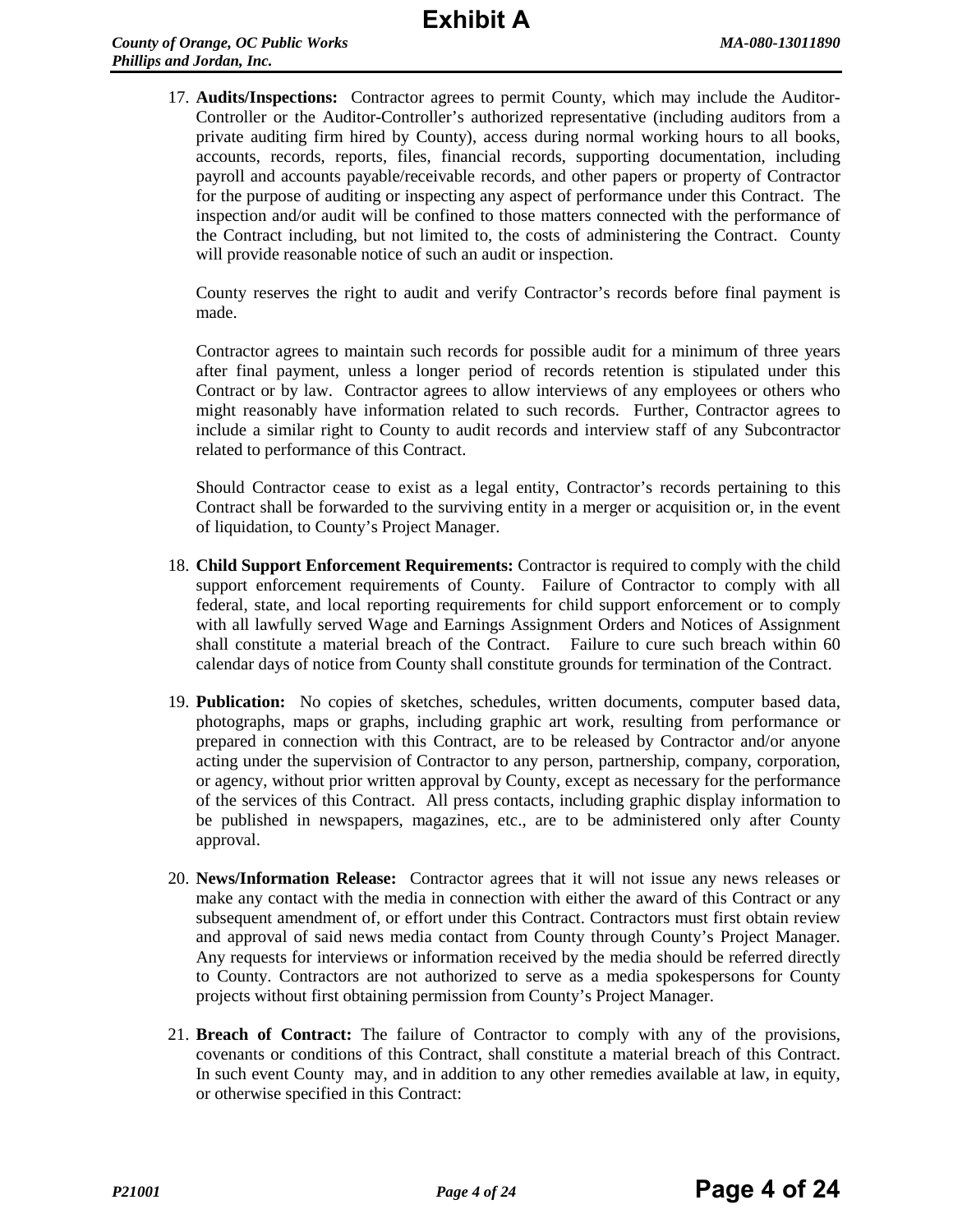- i. Afford Contractor written notice of the breach and ten calendar days or such shorter time that may be specified in this Contract within which to cure the breach;
- ii. Discontinue payment to Contractor for and during the period in which Contractor is in breach and offset against any monies billed by Contractor but yet unpaid by County those monies disallowed pursuant to the above.
- iii. Terminate the Contract immediately without penalty.
- 22. **Contract Disputes:** The Parties shall deal in good faith and attempt to resolve potential disputes informally. If the dispute concerning a question of fact arising under the terms of this Contract is not disposed of in a reasonable period of time by Contractor's Supervisor and County's Project Manager as specified in Article 29. "Notices" by way of the following process, such matter shall be brought to the attention of County DPA by way of the following process:
	- i. Contractor shall submit to County DPA a written demand for a final decision regarding the disposition of any dispute between the Parties arising under, related to, or involving this Contract, unless County, on its own initiative, has already rendered such a final decision.
	- ii. Contractor's written demand shall be fully supported by factual information, and, if such demand involves a cost adjustment to the Contract, Contractor shall include with the demand a written statement signed by a senior official indicating that the demand is made in good faith, that the supporting data are accurate and complete, and that the amount requested accurately reflects the Contract adjustment for which Contractor believes County is liable.
	- iii. Pending the final resolution of any dispute arising under, related to, or involving this Contract, Contractor agrees to diligently proceed with the performance of this Contract, including the delivery of goods and/or provision of services. Contractor's failure to diligently proceed shall be considered a material breach of this Contract. Any final decision of County shall be expressly identified as such, shall be in writing, and shall be signed by County DPA or his designee. If County fails to render a decision within 90 days after receipt of Contractor's demand, it shall be deemed a final decision adverse to Contractor's contentions. County's final decision shall be conclusive and binding regarding the dispute unless Contractor commences action in a court of competent jurisdiction to contest such decision within 90 days following the date of County's final decision or one year following the accrual of the cause of action, whichever is later.
- 23. **Orderly Termination:** Upon termination or other expiration of this Contract, each Party shall promptly return to the other Party all papers, materials, and other properties of the other held by each for purposes of execution of the Contract. In addition, each Party will assist the other Party in orderly termination of this Contract and the transfer of all assets, tangible and intangible, as may be necessary for the orderly, non-disruptive business continuation of each Party.
- 24. **Expenditure Limit:** Contractor shall notify County's Project Manager in writing when the expenditures against the Contract reach 75 percent of the dollar limit on the Contract. County will not be responsible for any expenditure overruns and will not pay for work exceeding the dollar limit on the Contract unless an amendment to cover those costs has been issued.
- 25. **Errors and Omissions:** All reports, files and other documents prepared and submitted by Contractor shall be complete and shall be carefully checked by the professional(s) identified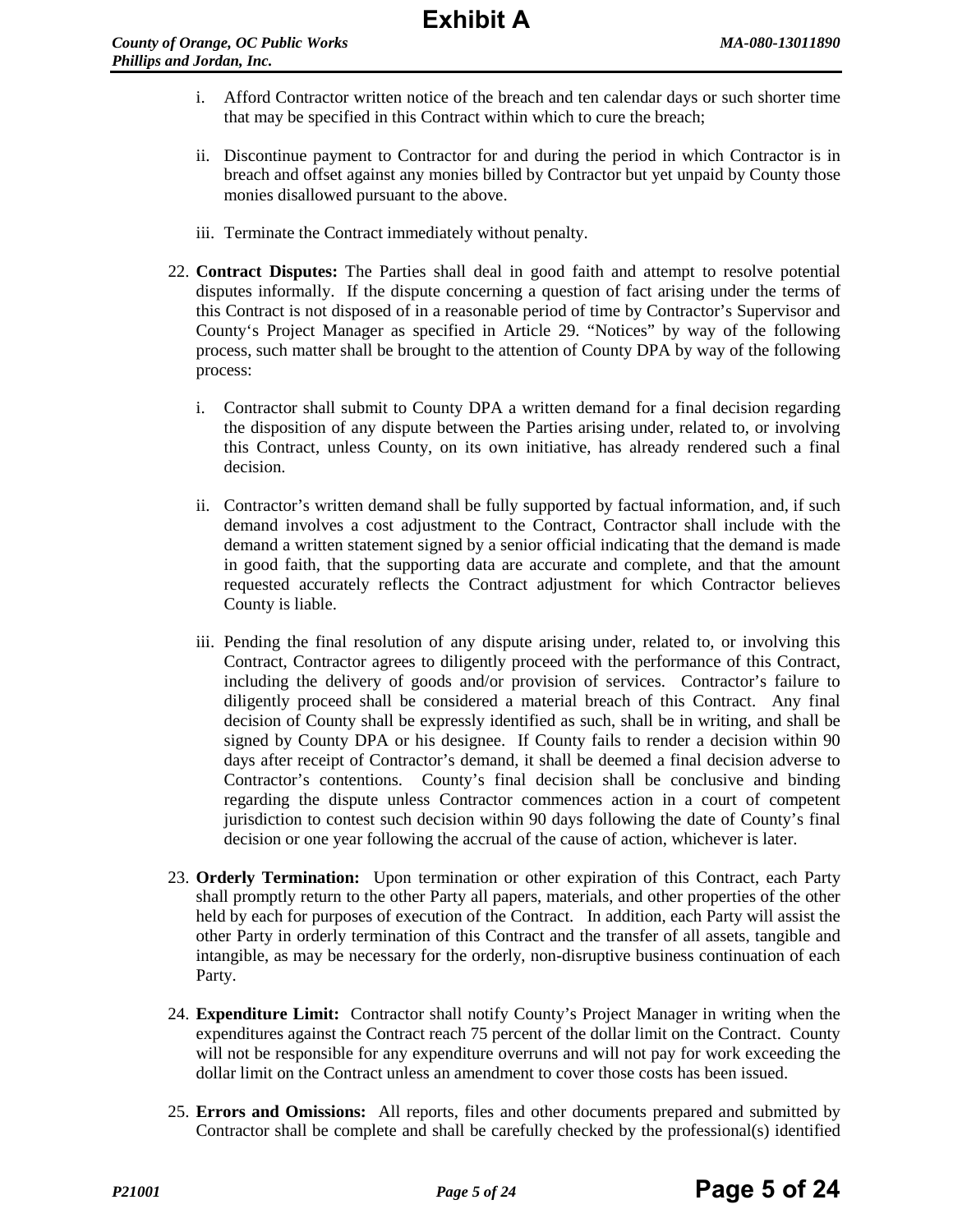by Contractor as Project Manager and personnel prior to submission to County. Contractor agrees that County review is discretionary and Contractor shall not assume that County will discover errors and/or omissions. If County discovers any errors or omissions prior to approving Contractor's reports, files and other written documents, the reports, files or documents will be returned to Contractor for correction. Should County or others discover errors or omissions in the reports, files or other written documents submitted by Contractor after County approval thereof, County approval of Contractor's reports, files or documents shall not be used as a defense by Contractor in any action between County and Contractor, and the reports, files or documents will be returned to Contractor for correction.

- 26. **Ownership of Documents:** County has permanent ownership of all directly connected and derivative materials produced under this Contract by Contractor. All documents, reports and other incidental or derivative work or materials furnished hereunder shall become, and remain, the sole property of County and may be used by County as it may require without additional cost to County. None of the documents, reports and other incidental or derivative work or furnished materials shall be used by Contractor without the express written consent of County.
- 27. **Prevailing Wage (Labor Code Section 1773):** Pursuant to the provisions of Section 1773 of the Labor Code of the State of California, the Contractor shall comply with the general prevailing rates of per diem wages and the general prevailing rates for holiday and overtime wages in the locality for each craft, classification, or type of worker needed to execute this Contract. The rates are available from the County's Clerk of the Board Office, and from the Director of the Department of Industrial Relations (DIR) at the following website: [http://www.dir.ca.gov/dlsr/DPreWageDetermination.htm.](http://www.dir.ca.gov/dlsr/DPreWageDetermination.htm) Contractor shall post a copy of such wage rates at the job site and shall pay the adopted prevailing wage rates. The Contractor shall comply with the provisions of Sections 1775 and 1813 of the Labor Code.
- 28. **Title to Data:** All materials, documents, data or information obtained from County data files or any County medium furnished to Contractor in the performance of this Contract will at all times remain the property of County. Such data or information may not be used or copied for direct or indirect use by Contractor after completion or termination of this Contract without the express written consent of County. All materials, documents, data or information, including copies, must be returned to County at the end of this Contract.
- 29. **Notices:** Any and all notices, requests demands and other communications contemplated, called for, permitted, or required to be given hereunder shall be in writing, except through the course of County's Project Manager and Contractor's Project Manager routine exchange of information and cooperation during the terms of the work and services. Any written communications shall be deemed to have been duly given upon actual in-person delivery, if delivery is by direct hand, or upon delivery on the actual day of receipt or no greater than four calendar days after being mailed by US certified or registered mail, return receipt requested, postage prepaid, whichever occurs first. The date of mailing shall count as the first day. All communications shall be addressed to the appropriate Party at the address stated herein or such other address as the Parties hereto may designate by written notice from time to time in the manner aforesaid.

County: OC Public Works/Operations & Maintenance Division Attn: John Dean 2301 N. Glassell Street Orange, CA 92865 Phone: 714.955.0241 Email: [john.dean@ocpw.ocgov.com](mailto:john.dean@ocpw.ocgov.com)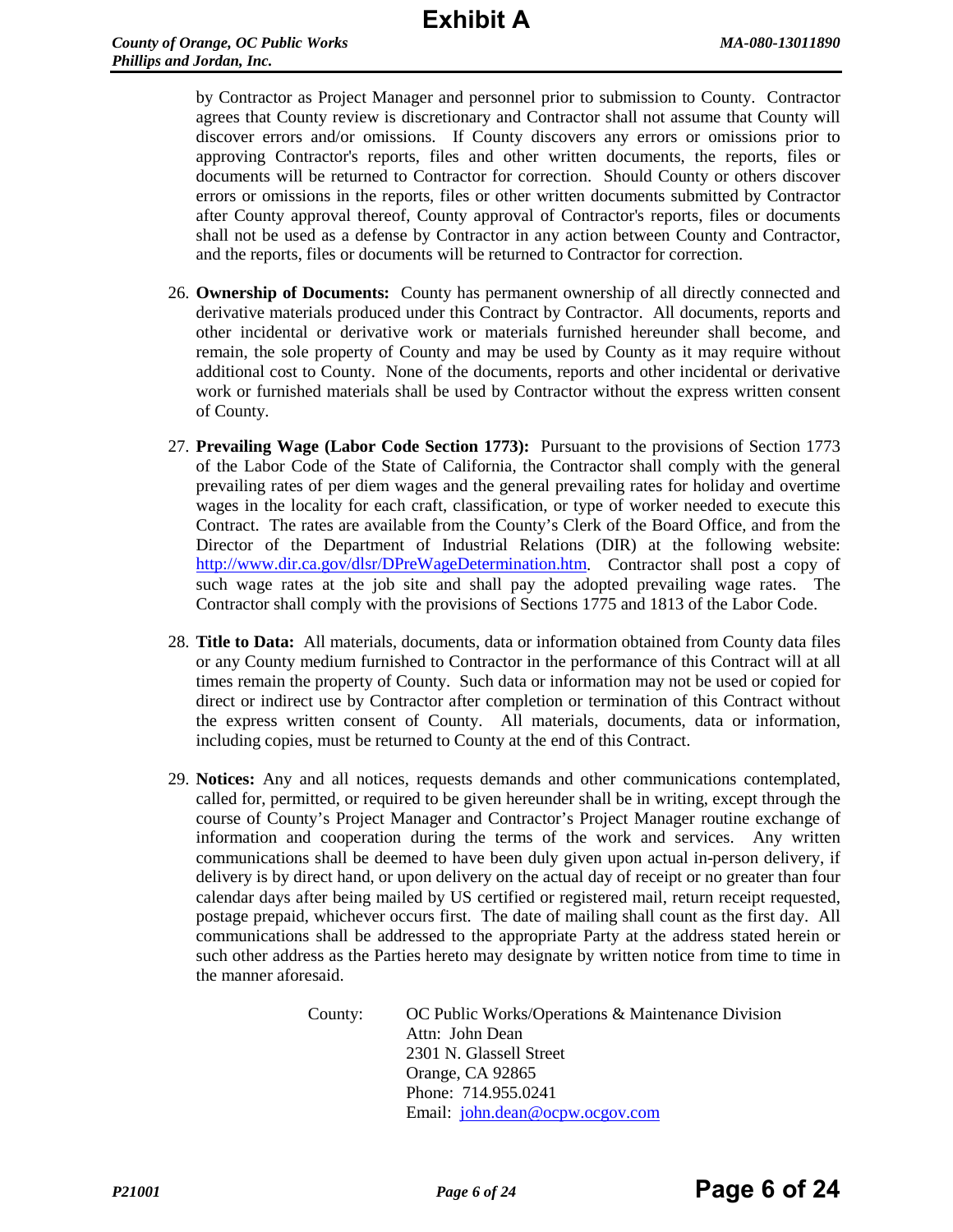| County:     | OC Public Works/Operations & Maintenance Division<br>Attn: Jessie Prado<br>2301 N. Glassell Street<br>Orange, CA 92865<br>Phone: 714.955.0257<br>Email: jessie.prado@ocpw.ocgov.com                         |
|-------------|-------------------------------------------------------------------------------------------------------------------------------------------------------------------------------------------------------------|
| $cc$ :      | OC Public Works/Procurement Division<br>Attn: Wendi Osborne, County DPA<br>2301 N. Glassell Street, 2 <sup>nd</sup> Floor<br>Orange, CA 92865<br>Phone: 714.955.0233<br>Email: wendi.osborne@ocpw.ocgov.com |
| Contractor: | Phillips and Jordan Inc.<br>Attn: Mike Wasgatt<br>25809 Business Center Dr., Suite A<br>Redlands, CA 92374<br>Phone: 909.799.7400<br>Email: mwasgatt@pandj.com                                              |

- 30. **Governing Law and Venue:** This Contract has been negotiated and executed in the State of California and shall be governed by and construed under the laws of the State of California. In the event of any legal action to enforce or interpret this Contract, the sole and exclusive venue shall be a court of competent jurisdiction located in Orange County, California, and the Parties hereto agree to and do hereby submit to the jurisdiction of such court, notwithstanding Code of Civil Procedure section 394. Furthermore, the Parties specifically agree to waive any and all rights to request that an action be transferred for trial to another County.
- 31. **Entire Contract:** This Contract, including Attachments which are attached hereto and incorporated herein by this reference, when accepted by Contractor either in writing or by the shipment of any article or other commencement of performance hereunder, contains the entire Contract between the Parties with respect to the matters herein and there are no restrictions, promises, warranties or undertakings other than those set forth herein or referred to herein. No exceptions, alternatives, substitutes or revisions are valid or binding on County unless authorized by County in writing. Electronic acceptance of any additional terms, conditions or supplemental Contracts by any County employee or agent, including but not limited to installers of software, shall not be valid or binding on County unless accepted in writing County's Purchasing Agent or his designee.
- 32. **Amendments:** No alteration or variation of the terms of this Contract shall be valid unless made in writing and signed by the Parties; no oral understanding or agreement not incorporated herein shall be binding on either of the Parties; and no exceptions, alternatives, substitutes or revisions are valid or binding on County unless authorized by County in writing.
- 33. **Taxes:** All prices shall include any applicable sales tax.
- 34. **Delivery:** Time of delivery of goods or services is of the essence in this Contract. County reserves the right to refuse any goods or services and to cancel all or any part of the goods not conforming to applicable specifications, drawings, samples or description, or services that do not conform to the prescribed Scope of Work. Acceptance of any part of the order for goods shall not bind County to accept future shipments, nor deprive it of the right to return goods already accepted, at Contractor's expense. Overshipments and undershipments of goods shall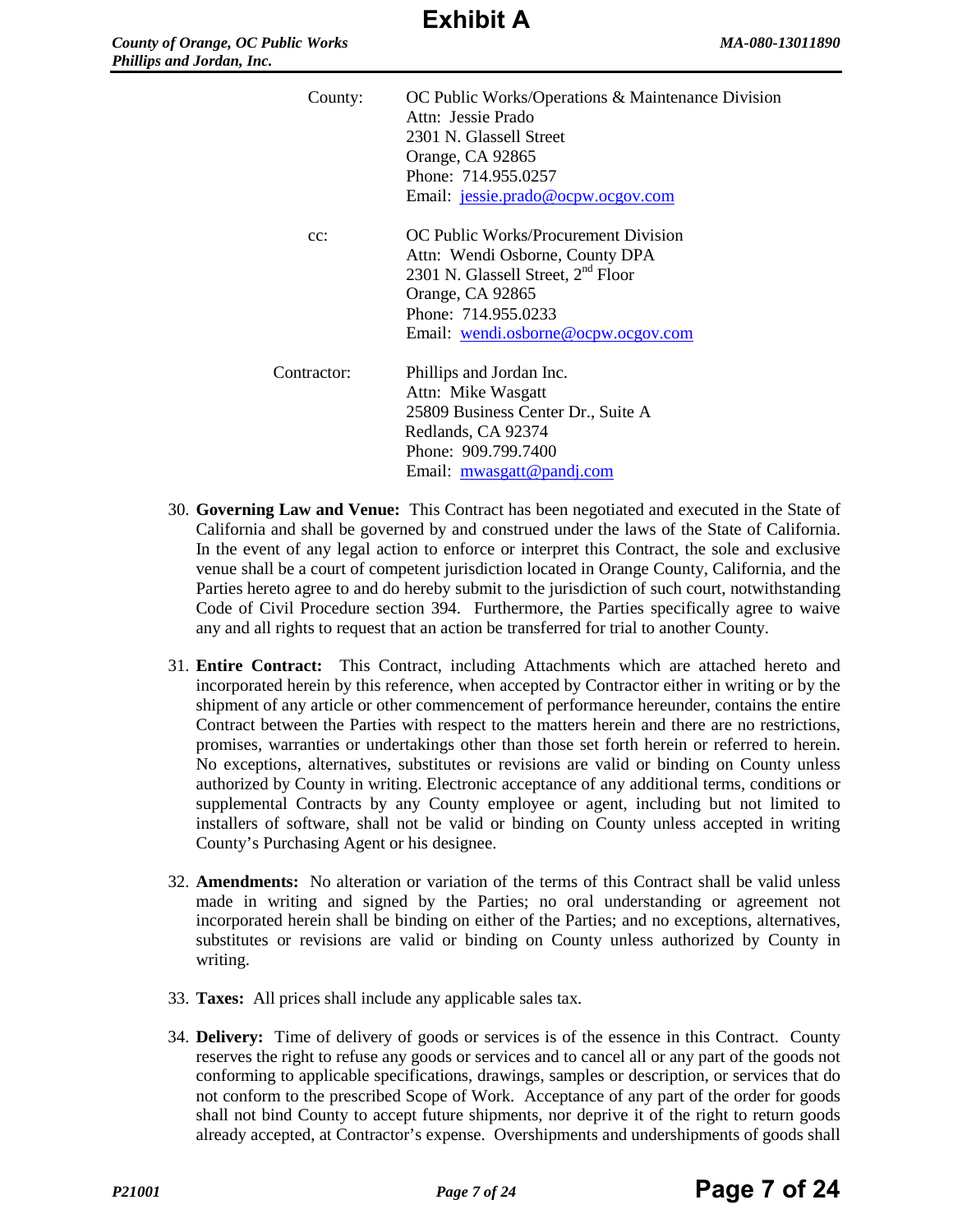be only as agreed to in writing by County. Delivery shall not be deemed to be complete until all goods, or services, have actually been received and accepted in writing by County.

- 35. **Acceptance/Payment**: Unless otherwise agreed to in writing by County 1) acceptance shall not be deemed complete unless in writing and until all the goods/services have actually been received, inspected, and tested to the satisfaction of County, and 2) payment shall be made in arrears after services have been provided.
- 36. **Warranty**: Contractor expressly warrants that the goods/services covered by this Contract are 1) free of liens or encumbrances, 2) merchantable and good for the ordinary purposes for which they are used, and 3) fit for the particular purpose for which they are intended. Acceptance of this order shall constitute an agreement upon Contractor's part to indemnify, defend and hold County and its indemnities as identified in Article "62" below, and as more fully described in Article "62", harmless from liability, loss, damage and expense, including reasonable counsel fees, incurred or sustained by County by reason of the failure of the goods/services to conform to such warranties, faulty work performance, negligent or unlawful acts, and non-compliance with any applicable state or federal codes, ordinances, orders, or statutes, including the Occupational Safety and Health Act (OSHA) and the California Industrial Safety Act. Such remedies shall be in addition to any other remedies provided by law.
- 37. **Assignment or Subcontracting**: The terms, covenants, and conditions contained herein shall apply to and bind the heirs, successors, executors, administrators and assigns of the Parties. Furthermore, neither the performance of this Contract nor any portion thereof may be assigned or subcontracted by Contractor without the express written consent of County. Any attempt by Contractor to assign or sub-contract the performance or any portion thereof of this Contract without the express written consent of County shall be invalid and shall constitute a breach of this Contract.
- 38. **Non-Discrimination:** In the performance of this Contract, Contractor agrees that it will comply with the requirements of Section 1735 of the California Labor Code and not engage nor permit any subcontractors to engage in discrimination in employment of persons because of the race, religious creed, color, national origin, ancestry, physical disability, mental disability, medical condition, marital status, or sex of such persons. Contractor acknowledges that a violation of this provision shall subject Contractor to all the penalties imposed for a violation of Anti-Discrimination Law or regulation, including but not limited to, Section 1720 et seq. of the California Labor Code.
- 39. **Termination:** In addition to any other remedies or rights it may have by law and those set forth in this Contract, County has the right to terminate this Contract without penalty immediately with cause or after 30 days' written notice without cause, unless otherwise specified. Cause shall be defined as any breach of Contract, any misrepresentation or fraud on the part of Contractor. Exercise by County of its right to terminate the Contract shall relieve County of all further obligations.
- 40. **Consent to Breach Not Waiver**: No term or provision of this Contract shall be deemed waived and no breach excused, unless such waiver or consent shall be in writing and signed by the Party claimed to have waived or consented. Any consent by any Party to, or waiver of, a breach by the other, whether express or implied, shall not constitute consent to, waiver of, or excuse for any other different or subsequent breach.
- 41. **Remedies Not Exclusive:** The remedies for breach set forth in this Contract are cumulative as to one another and as to any other provided by law, rather than exclusive; and the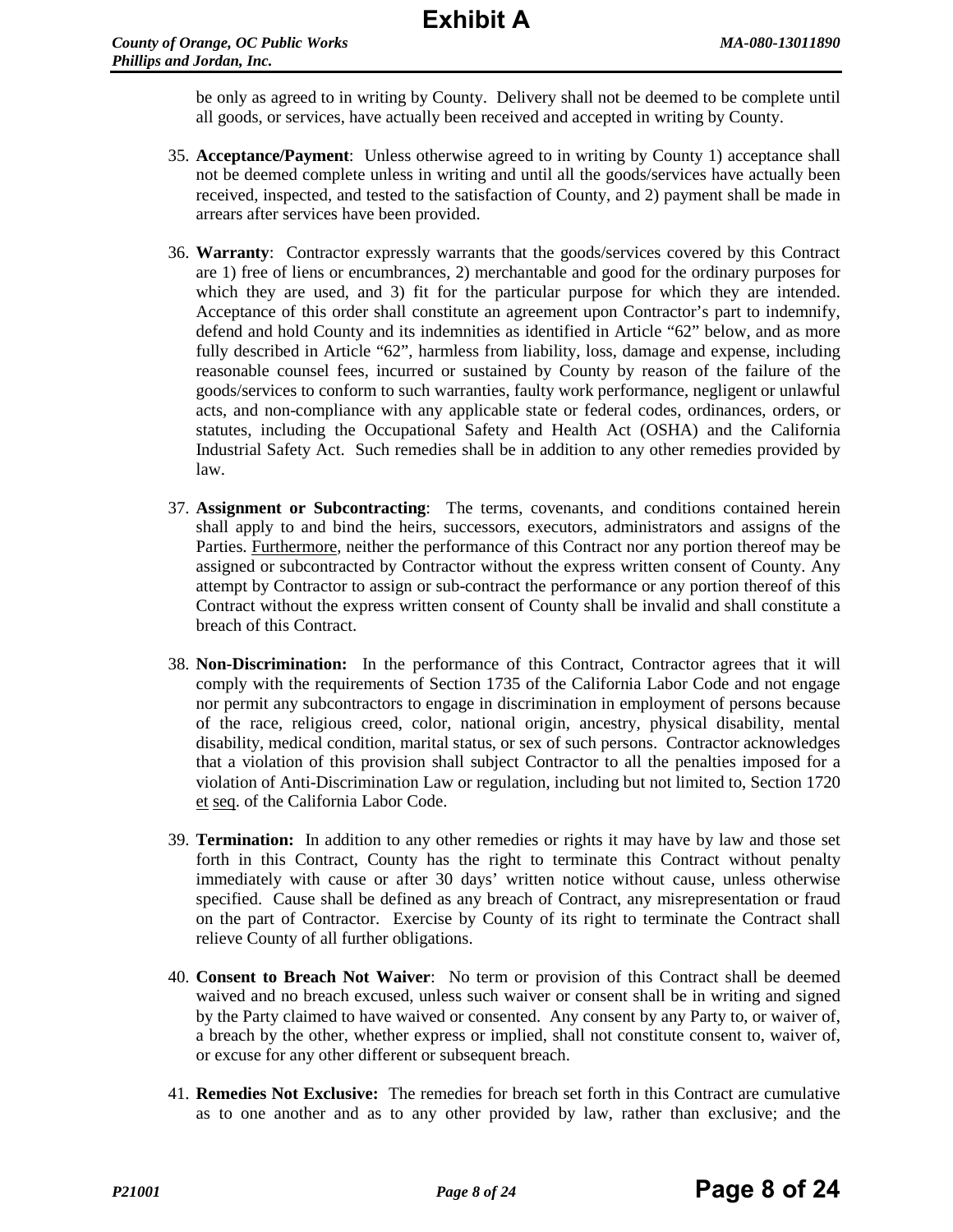expression of certain remedies in this Contract does not preclude resort by either Party to any other remedies provided by law.

- 42. **Independent Contractor**: Contractor shall be considered an independent Contractor and neither Contractor its employees nor anyone working for Contractor under this Contract shall be considered an agent or an employee of County. Neither Contractor, employees nor anyone working for Contractor under this Contract shall qualify for workers' compensation or other fringe benefits of any kind through County.
- 43. **Performance:** Contractor shall perform all work under this Contract, taking necessary steps and precautions to perform the work to County's satisfaction*.* Contractor shall be responsible for the professional quality, technical assurance, timely completion and coordination of all documentation and other goods/services furnished by Contractor under this Contract. Contractor shall perform all work diligently, carefully, and in a good and workman-like manner; shall furnish all labor, supervision, machinery, equipment, materials, and supplies necessary therefore; shall at its sole expense obtain and maintain all permits and licenses required by public authorities, including those of County required in its governmental capacity, in connection with performance of the work; and, if permitted to subcontract, shall be fully responsible for all work performed by subcontractors.
- 44. **Insurance Provisions:** Prior to the provisions of services under this Contract, Contractor agrees to purchase all required insurance at Contractor's expense and to deposit with County Certificates of Insurance, including all endorsements required herein, necessary to satisfy County that the insurance provisions of this Contract have been complied with and to keep such insurance coverage and the certificates therefore on deposit with County during the entire term of this Contract. In addition, all subcontractors performing work on behalf of Contractor pursuant to this Contract shall obtain insurance subject to the same terms and conditions as set forth herein for Contractor.

All self-insured retentions (SIRs) and deductibles shall be clearly stated on the Certificate of Insurance. If no SIRs or deductibles apply, indicate this on the Certificate of Insurance with a 0 by the appropriate line of coverage. Any self-insured retention (SIR) or deductible in an amount in excess of \$25,000 (\$5,000 for automobile liability), shall specifically be approved by County Executive Office (CEO)/Office of Risk Management.

If Contractor fails to maintain insurance acceptable to County for the full term of this Contract, County may terminate this Contract.

**Qualified Insurer:** Minimum insurance company ratings as determined by the most current edition of the **Best's Key Rating Guide/Property-Casualty/United States or ambest.com** shall be A-(Secure A.M. Best's Rating) and VIII (Financial Size Category).

The policy or policies of insurance must be issued by an insurer licensed to do business in the state of California (California Admitted Carrier). If the carrier is a non-admitted carrier in the state of California and does not meet or exceed an A.M. Best rating of A-/VIII, CEO/Office of Risk Management retains the right to approve or reject carrier after a review of the company's performance and financial ratings. If the non-admitted carrier meets or exceeds the minimum A.M. Best rating of A-/VIII, the agency can accept the insurance.

This policy or policies of insurance maintained by Contractor shall provide the minimum limits and coverage as set forth below: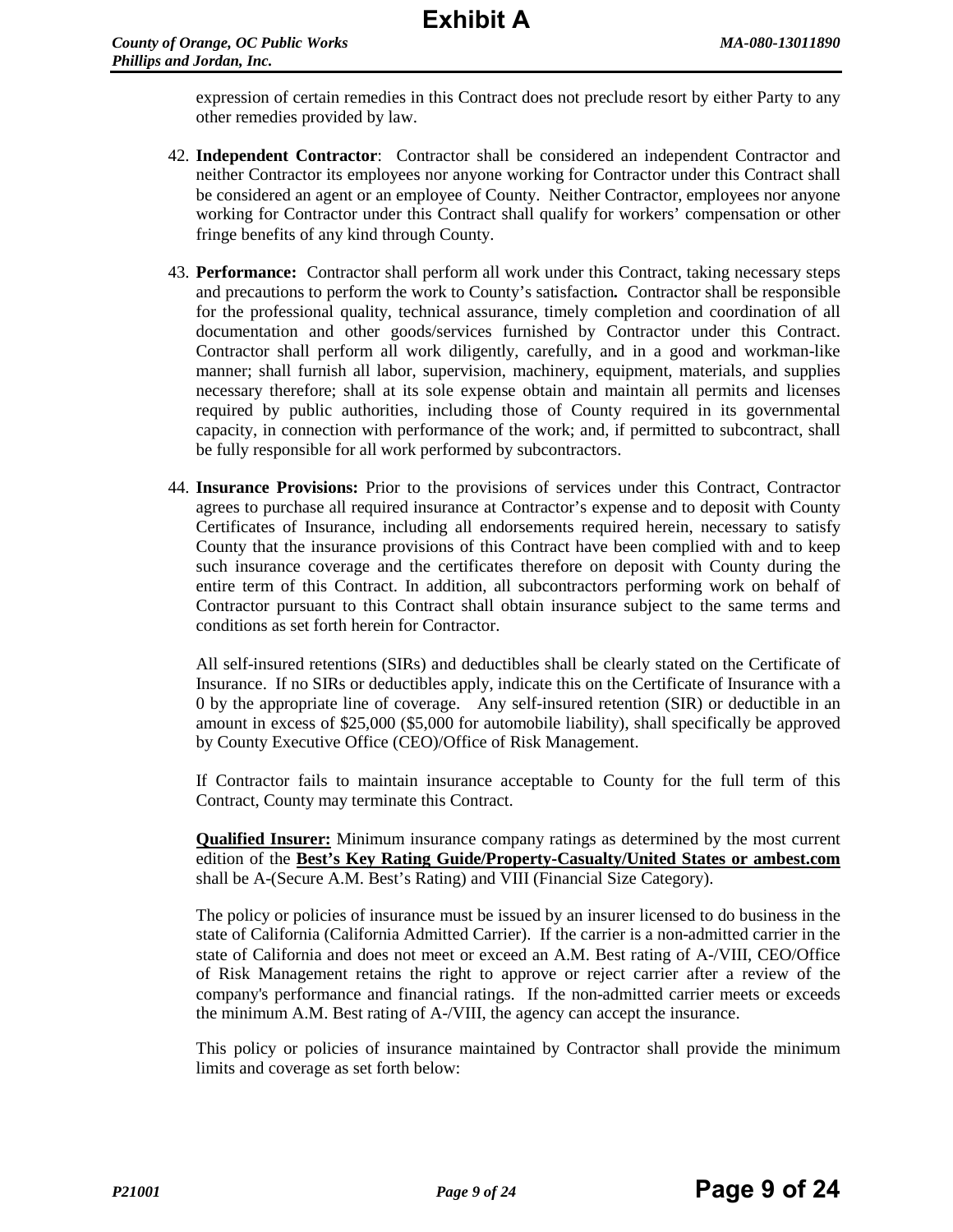| Coverage                                    | <b>Minimum Limits</b>      |
|---------------------------------------------|----------------------------|
| <b>Commercial General Liability</b>         | \$1,000,000 per occurrence |
|                                             | \$2,000,000 aggregate      |
| Automobile Liability including coverage for | \$1,000,000 per occurrence |
| owned, non-owned and hired vehicles         |                            |
| Workers' Compensation                       | <b>Statutory</b>           |
| Employer's Liability                        | \$1,000,000 per occurrence |

#### **Required Coverage Forms**

The Commercial General Liability coverage shall be written on Insurance Services Office (ISO) form CG 00 01, or a substitute form providing liability coverage at least as broad.

The Business Auto Liability coverage shall be written on ISO form CA 00 01, CA 00 05, CA 0012, CA 00 20, or a substitute form providing coverage at least as broad.

#### **Required Endorsements**

The Commercial General Liability policy shall contain the following endorsements, which shall accompany the Certificate of insurance:

- 1) An Additional Insured endorsement using ISO form CG 2010 or CG 2033 or a form at least as broad naming County of Orange, its elected and appointed officials, officers, employees, agents as Additional Insureds.
- 2) A primary non-contributing endorsement evidencing that Contractor's insurance is primary and any insurance or self-insurance maintained by County of Orange shall be excess and non-contributing.

All insurance policies required by this Contract shall waive all rights of subrogation against County of Orange and members of the Board of Supervisors, its elected and appointed officials, officers, agents and employees when acting within the scope of their appointment or employment.

The Workers' Compensation policy shall contain a waiver of subrogation endorsement waiving all rights of subrogation against County of Orange, and members of the Board of Supervisors, its elected and appointed officials, officers, agents and employees.

All insurance policies required by this Contract shall give County of Orange 30 days notice in the event of cancellation and 10 days for non-payment of premium. This shall be evidenced by policy provisions or an endorsement separate from the Certificate of Insurance.

The Commercial General Liability policy shall contain a severability of interests clause also known as a "separation of insureds" clause (standard in the ISO CG 0001 policy).

Insurance certificates should be forwarded to:

County of Orange, OC Public Works Attn: Procurement Division 2301 N. Glassell Street Orange, CA 92865

If Contractor fails to provide the insurance certificates and endorsements within seven days of notification by CEO/Purchasing or the agency/department purchasing division, award may be made to the next qualified vendor.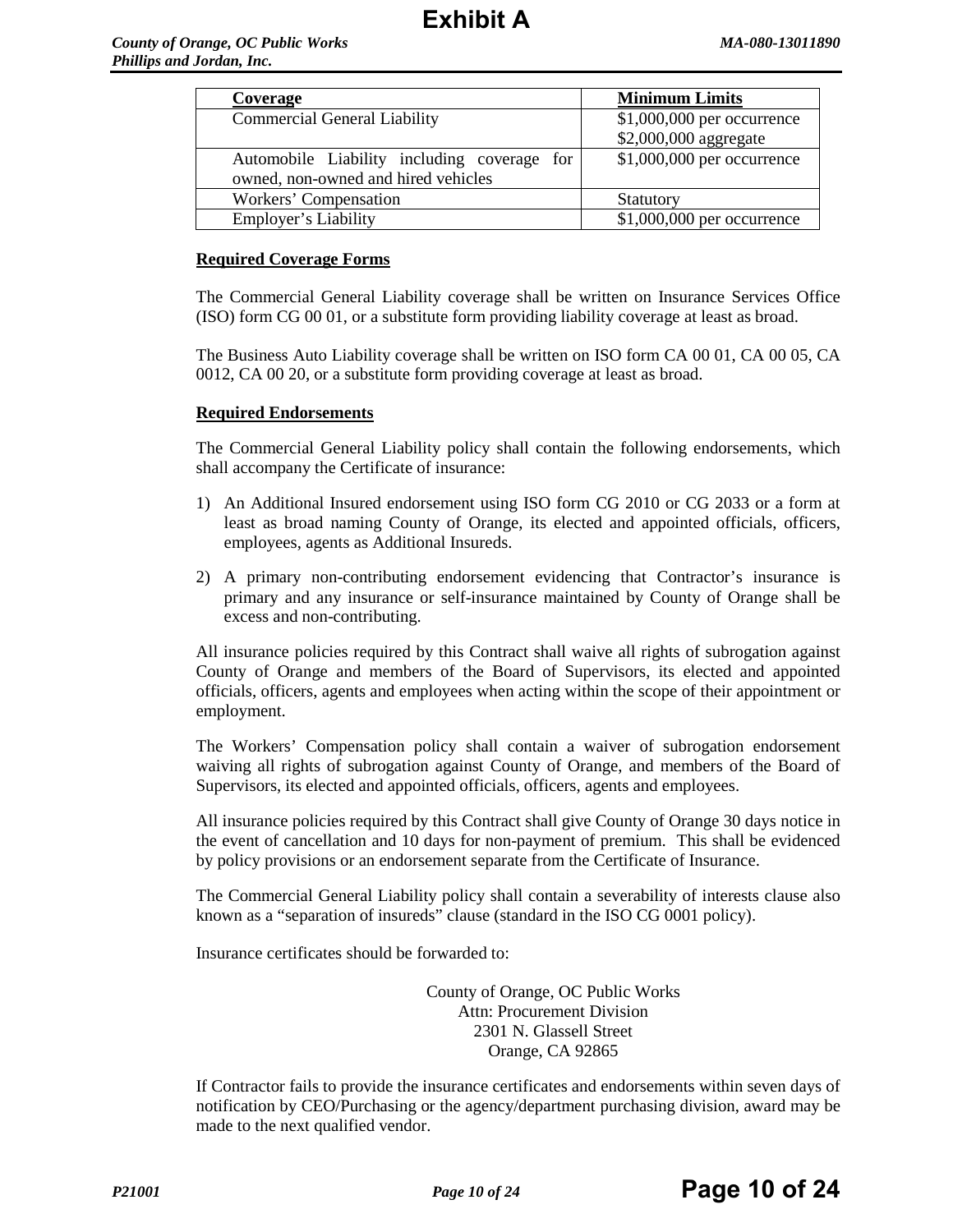County expressly retains the right to require Contractor to increase or decrease insurance of any of the above insurance types throughout the term of this Contract. Any increase or decrease in insurance will be as deemed by County of Orange Risk Manager as appropriate to adequately protect County.

County shall notify Contractor in writing of changes in the insurance requirements. If Contractor does not deposit copies of acceptable certificates of insurance and endorsements with County incorporating such changes within thirty days of receipt of such notice, this Contract may be in breach without further notice to Contractor, and County shall be entitled to all legal remedies.

The procuring of such required policy or policies of insurance shall not be construed to limit Contractor's liability hereunder nor to fulfill the indemnification provisions and requirements of this Contract, nor act in any way to reduce the policy coverage and limits available from the insurer.

- 45. **Bills and Liens:** Contractor shall pay promptly all indebtedness for labor, materials and equipment used in performance of the work. Contractor shall not permit any lien or charge to attach to the work or the premises, but if any does so attach, Contractor shall promptly procure its release and, in accordance with the requirements of Article "62" below, indemnify, defend, and hold County harmless and be responsible for payment of all costs, damages, penalties and expenses related to or arising from or related thereto.
- 46. **Changes:** Contractor shall make no changes in the work or perform any additional work without County's specific written approval.
- 47. **Change of Ownership:** Contractor agrees that if there is a change or transfer in ownership of Contractor's business prior to completion of this Contract, the new owners shall be required under terms of sale or other transfer to assume Contractor's duties and obligations contained in this Contract and complete them to the satisfaction of County.
- 48. **Force Majeure**: Contractor shall not be assessed with liquidated damages or unsatisfactory performance penalties during any delay beyond the time named for the performance of this Contract caused by any act of God, war, civil disorder, employment strike or other cause beyond its reasonable control, provided Contractor gives written notice of the cause of the delay to County within 36 hours of the start of the delay and Contractor avails himself of any available remedies.
- 49. **Confidentiality**: Contractor agrees to maintain the confidentiality of all County and Countyrelated records and information pursuant to all statutory laws relating to privacy and confidentiality that currently exist or exist at any time during the term of this Contract. All such records and information shall be considered confidential and kept confidential by Contractor and Contractor's staff, agents and employees.
- 50. **Compliance with Laws**: Contractor represents and warrants that services to be provided under this Contract shall fully comply, at Contractor's expense, with all standards, laws, statutes, restrictions, ordinances, requirements, and regulations (collectively "laws"), including, but not limited to those issued by County in its governmental capacity and all other laws applicable to the services at the time services are provided to and accepted by County. Contractor acknowledges that County is relying on Contractor to ensure such compliance, and pursuant to the requirements of Article "62" below, Contractor agrees that it shall defend, indemnify and hold County and County Indemnitees harmless from all liability, damages, costs and expenses arising from or related to a violation of such laws.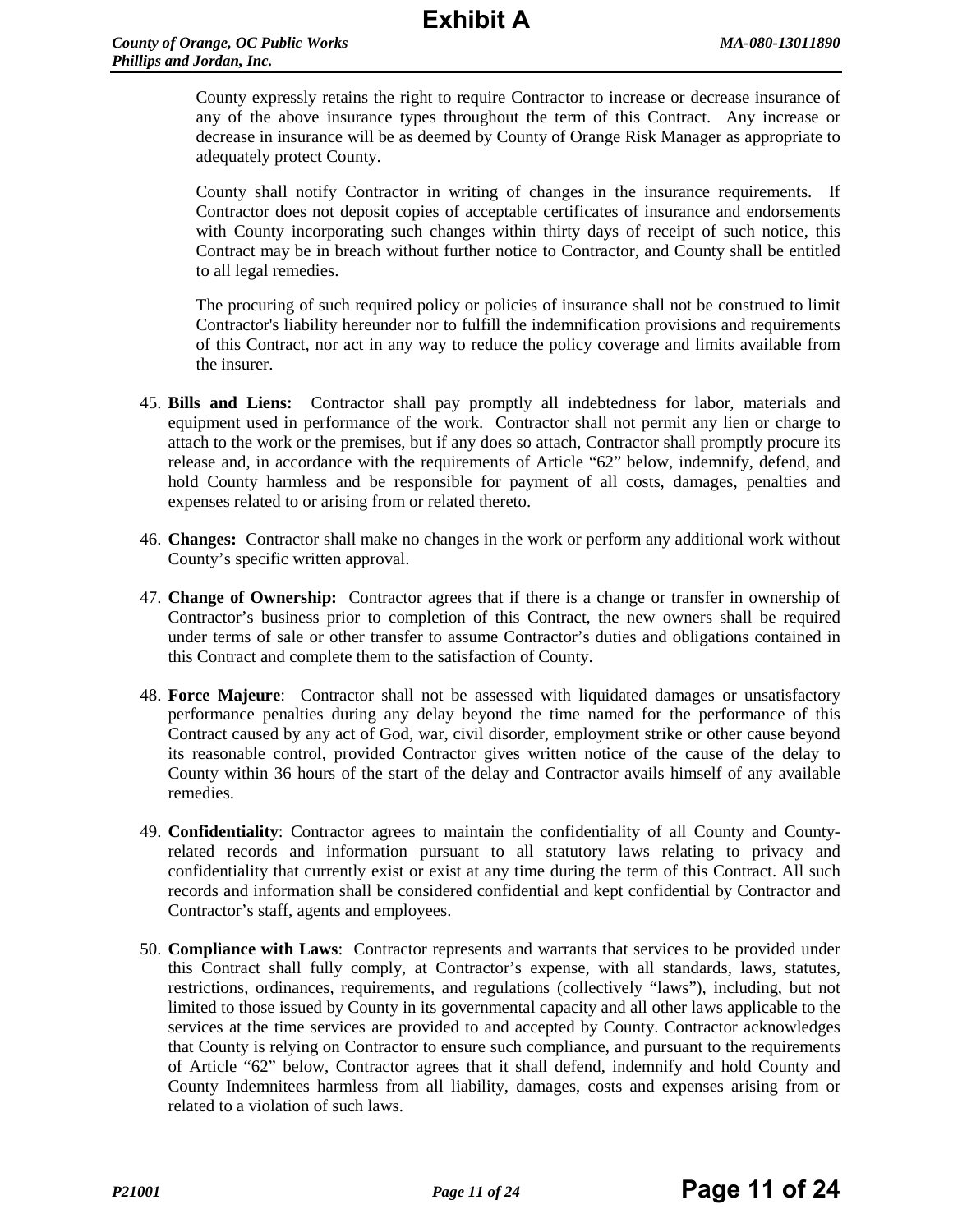- 51. **Freight (F.O.B. Destination)**: Contractor assumes full responsibility for all transportation, transportation scheduling, packing, handling, insurance, and other services associated with delivery of all products deemed necessary under this Contract.
- 52. **Pricing**: The Contract price, as more fully set forth in Attachment B, shall include full compensation for providing all required goods in accordance with required specifications, or services as specified herein or when applicable, in the Scope of Work attached to this Contract, and no additional compensation will be allowed therefore, unless otherwise provided for in this Contract.
- 53. **Waiver of Jury Trial:** Each Party acknowledges that it is aware of and has had the opportunity to seek advise of counsel of its choice with respect to its rights to trial by jury, and each Party, for itself and its successors, creditors, and assigns, does hereby expressly and knowingly waive and release all such rights to trial by jury in any action, proceeding or counterclaim brought by any Party hereto against the other (and/or against its officers, directors, employees, agents, or subsidiary or affiliated entities) on or with regard to any matters whatsoever arising out of or in any way connected with this Contract and /or any other claim of injury or damage.
- 54. **Terms and Conditions**: Contractor acknowledges that it has read and agrees to all terms and conditions included in this Contract.
- 55. **Headings:** The various headings and numbers herein, the grouping of provisions of this Contract into separate clauses and articles, and the organization hereof are for the purpose of convenience only and shall not limit or otherwise affect the meaning hereof.
- 56. **Severability:** If any term, covenant, condition or provision of this Contract is held by a court of competent jurisdiction to be invalid, void or unenforceable, the remainder of the provisions hereof shall remain in full force and effect and shall in no way be affected, impaired or invalidated thereby.
- 57. **Calendar Days:** Any reference to the word "day" or "days" herein shall mean calendar day or calendar days, respectively, unless otherwise expressly provided.
- 58. **Attorneys Fees:** In any action or proceeding to enforce or interpret any provision of this Contract, or where any provision hereof is validly asserted as a defense, each Party shall bear its own attorney's fees, costs and expenses.
- 59. **Interpretation:** This Contract has been negotiated at arm's length and between persons sophisticated and knowledgeable in the matters dealt with in this Contract. In addition, each Party has been represented by experienced and knowledgeable independent legal counsel of their own choosing, or has knowingly declined to seek such counsel despite being encouraged and given the opportunity to do so. Each Party further acknowledges that they have not been influenced to any extent whatsoever in executing this Contract by any other Party hereto or by any person representing them, or both. Accordingly, any rule of law (including California Civil Code Section 1654) or legal decision that would require interpretation of any ambiguities in this Contract against the Party that has drafted it is not applicable and is waived. The provisions of this Contract shall be interpreted in a reasonable manner to affect the purpose of the Parties and this Contract.
- 60. **Authority:** The Parties to this Contract represent and warrant that this Contract has been duly authorized and executed and constitutes the legally binding obligation of their respective organization or entity, enforceable in accordance with its terms.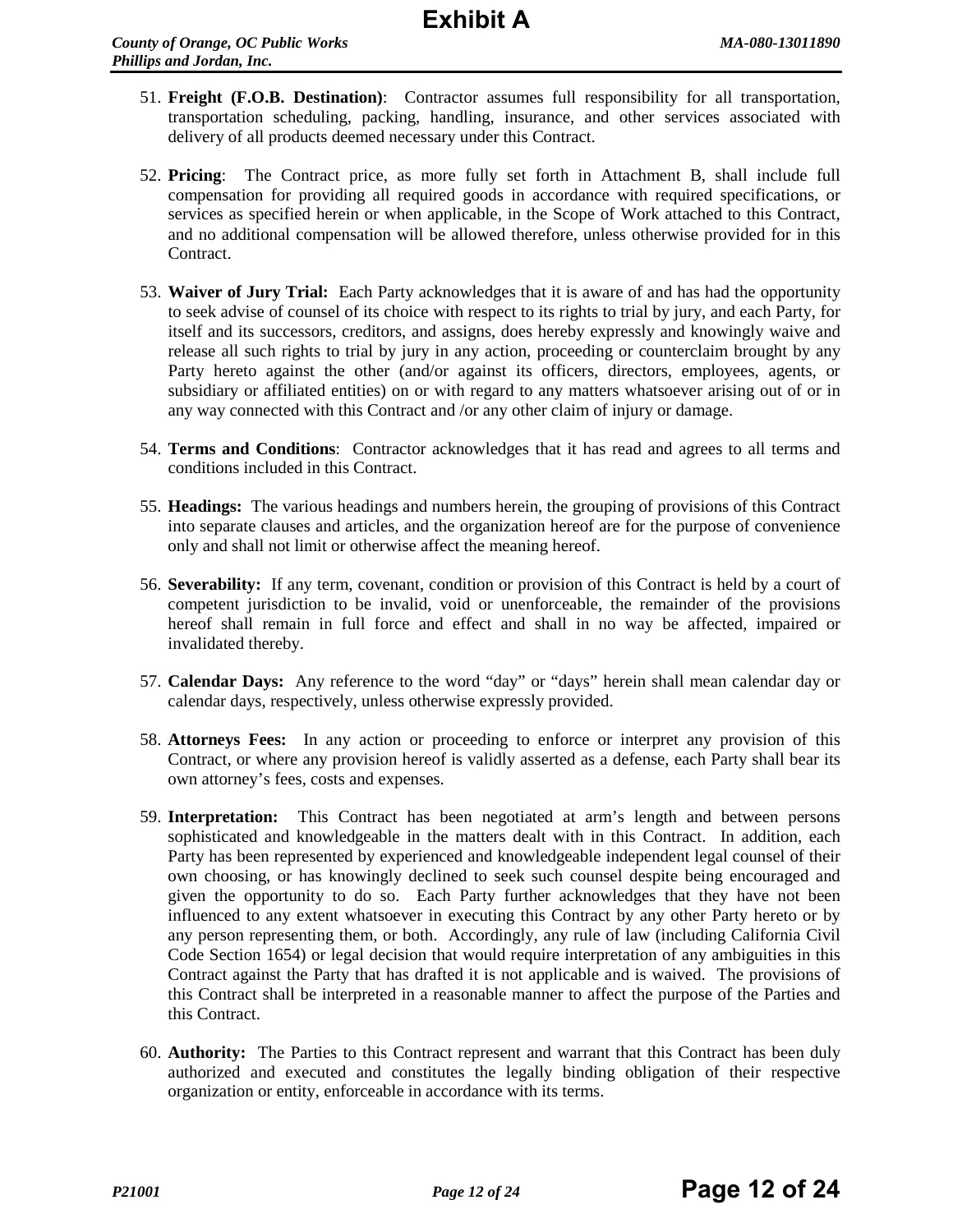# **Exhibit A**

- 61. **Employee Eligibility Verification:** Contractor warrants that it fully complies with all Federal and State statutes and regulations regarding the employment of aliens and others and that all its employees performing work under this Contract meet the citizenship or alien status requirement set forth in Federal statutes and regulations. Contractor shall obtain, from all employees performing work hereunder, all verification and other documentation of employment eligibility status required by Federal or State statutes and regulations including, but not limited to, the Immigration Reform and Control Act of 1986, 8 U.S.C. §1324 et seq., as they currently exist and as they may be hereafter amended. Contractor shall retain all such documentation for all covered employees for the period prescribed by the law. Contractor shall indemnify, defend with counsel approved in writing by County, and hold harmless, County, its agents, officers, and employees from employer sanctions and any other liability which may be assessed against Contractor or County or both in connection with any alleged violation of any Federal or State statutes or regulations pertaining to the eligibility for employment of any persons performing work under this Contract.
- 62. **Indemnification:** Contractor agrees to indemnify, defend with counsel approved in writing by County, and hold County, its elected and appointed officials, officers, employees, agents and those special districts and agencies which County's Board of Supervisors acts as the governing Board ("County Indemnitees") harmless from any claims, demands or liability of any kind or nature, including but not limited to personal injury or property damage, arising from or related to the services, products or other performance provided by Contractor pursuant to this Contract. If judgment is entered against Contractor and County by a court of competent jurisdiction because of the concurrent active negligence of County or County Indemnitees, Contractor and County agree that liability will be apportioned as determined by the court. Neither Party shall request a jury apportionment.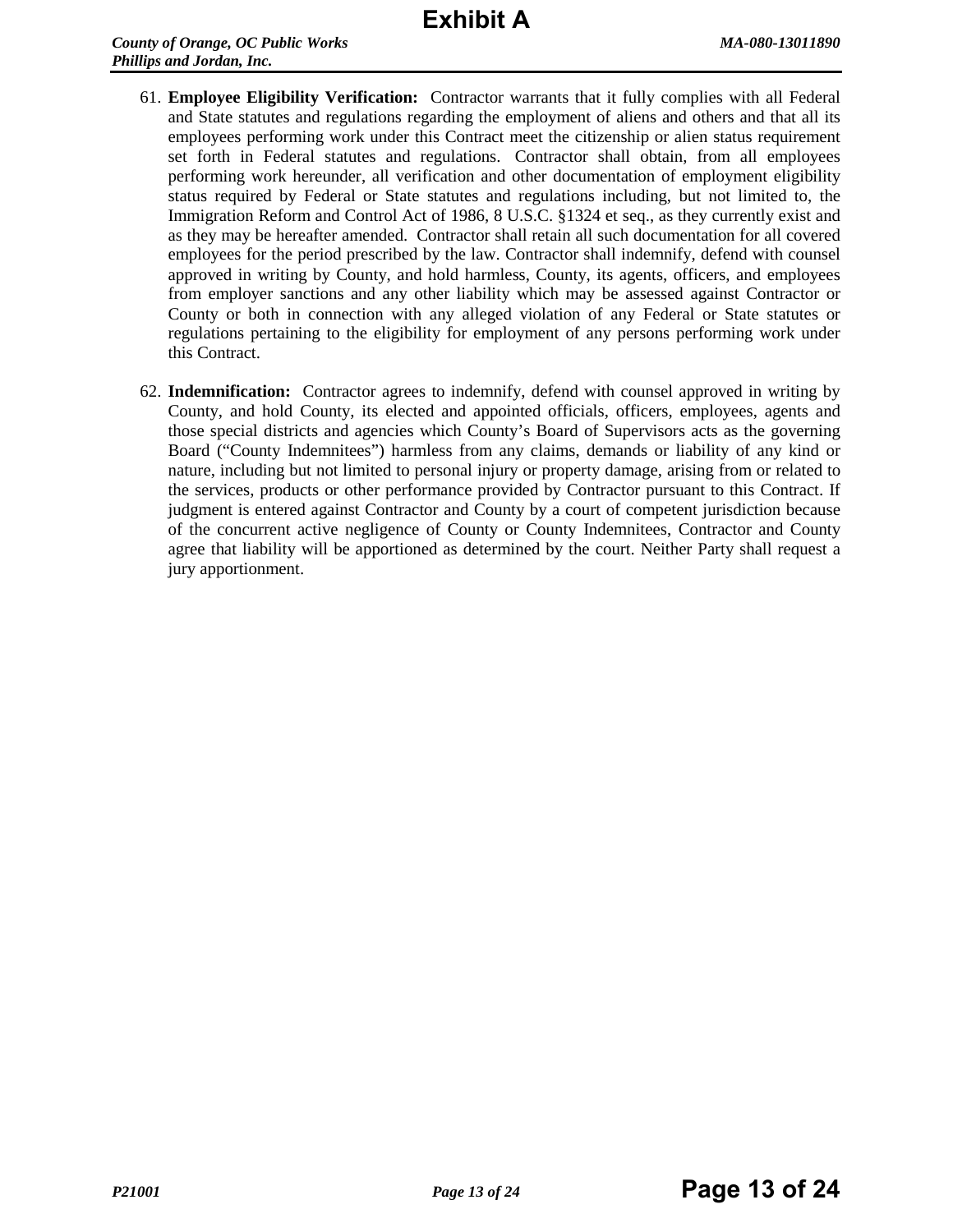IN WITNESS WHEREOF, the Parties hereto have executed this Contract on the date following their respective signatures.

**Exhibit A**

|                                      | PHILLIPS AND JORDAN INC*<br>a State of North Carolina corporation             |                              |                                             |
|--------------------------------------|-------------------------------------------------------------------------------|------------------------------|---------------------------------------------|
| By<br>Print<br>Name<br>Title         | Dale S. Joiner<br>Vice President                                              | By<br>Print<br>Name<br>Title | Christina M. Eddings<br>Assistant Secretary |
|                                      | Corporate Officer                                                             |                              | Corporate Officer                           |
| Date                                 | February 12, 2014                                                             | Date                         | February 12, 2014                           |
| By<br>Print<br>Name<br>Title<br>Date | <b>COUNTY OF ORANGE</b><br>a political subdivision of the State of California |                              |                                             |
| <b>County Counsel</b><br>By          | <b>APPROVED AS TO FORM:</b><br>Deputy                                         |                              |                                             |
| Date                                 |                                                                               |                              |                                             |

\* If the contracting party is a corporation, (2) two signatures are required: one (1) signature by the Chairman of the Board, the President or any Vice President; and one (1) signature by the Secretary, any Assistant Secretary, the Chief Financial Officer or any Assistant Treasurer. The signature of one person alone is sufficient to bind a corporation, as long as he or she holds corporate offices in each of the two categories described above. For County purposes, proof of such dual office holding will be satisfied by having the individual sign the instrument twice, each time indicating his or her office that qualifies under the above described provision. In the alternative, a single corporate signature is acceptable when accompanied by a corporate resolution demonstrating the legal authority of the signator to bind the corporation.

P21001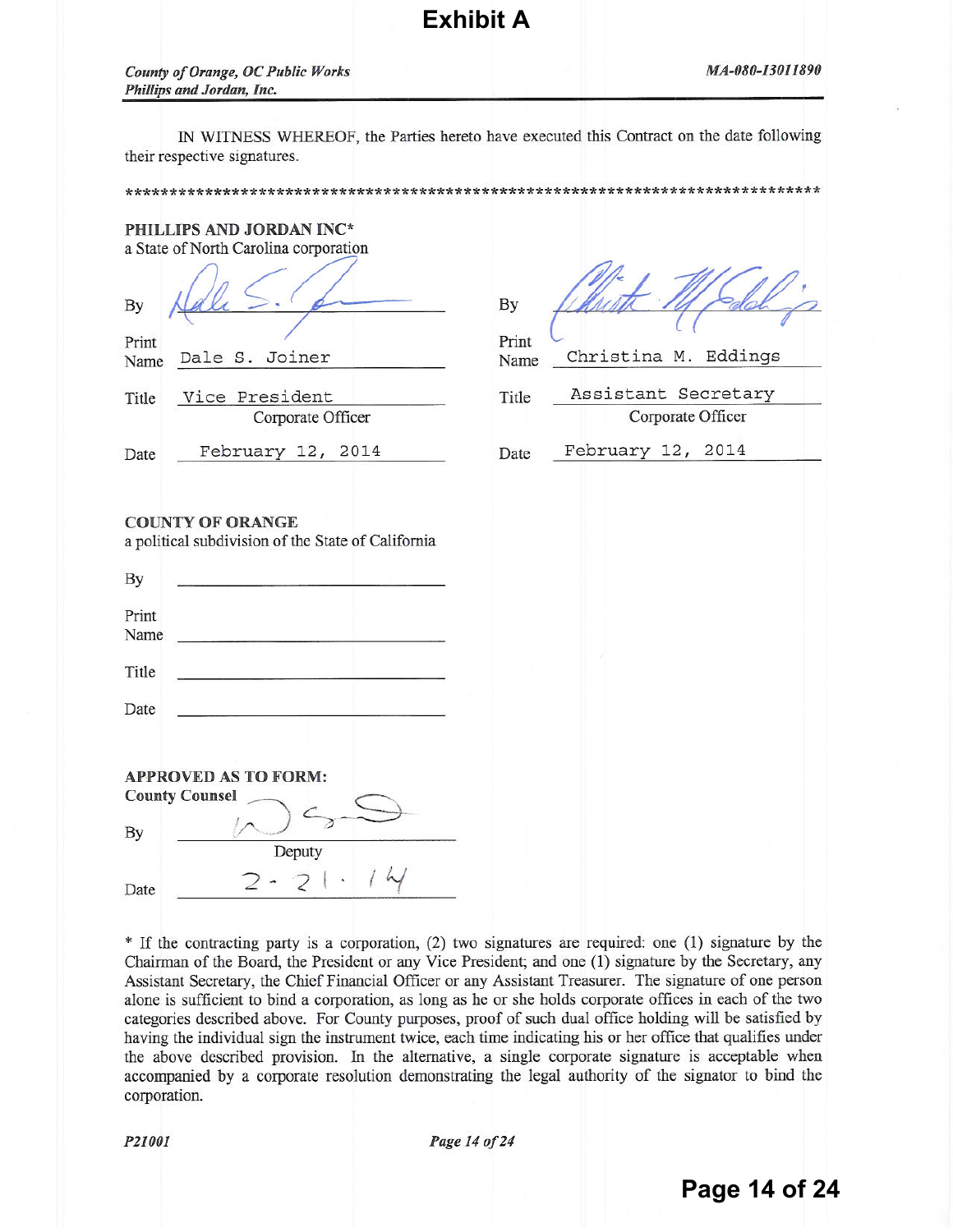#### **ATTACHMENT A SCOPE OF WORK**

- **I. SCOPE OF WORK:** Contractor shall furnish all staffing, labor, equipment materials and incidentals required for Fuel Modification, Mowing/Discing, Fire Hazard and Weed Abatement. Services shall be provided on an as-needed basis as required by County.
- **II. DESCRIPTION OF WORK:** This Contract is for Fuel Modification, Mowing/Discing, Fire Hazard and Weed Abatement Service as required by County.
	- A. Work to be done consists of mowing, discing for weed abatement, fuel modification, and associated debris removal. The purpose is to provide a reasonable degree of fire safety and abate potential fire hazards by removing flammable materials as required by County.
	- B. Work locations for this Contract will be countywide in unincorporated areas of Orange County, County Flood Control Facilities, incorporated cities and agencies serviced by County: Laguna Hills, Lake Forest, Dana Point, Mission Viejo, Transportation Corridor Agency (TCA) parcels, and County of Orange properties in the Riverside, Corona, Chino, and San Bernardino areas.

#### **III. CONTRACTOR REQUIREMENTS:**

- A. Contractor shall maintain an accurate record showing name of employee, classification, actual hours worked, wages paid and benefits paid to each employee. This record will be subjected to inspection of County and State Division of Labor Law Enforcement in accordance with provisions of the State Labor Code 1776.
- B. Contractor agrees to permit County's Auditor-Controller or Director, OC Public Works, or their authorized representative, access during normal working hours to all books, accounts, records, reports files and other papers of property of Contractor for purpose of auditing any aspects of performance under Contract.
- C. Conduct: Contractor personnel providing services under this Contract shall not be incompetent, disorderly, under the influence of alcohol or drugs, who fails or otherwise refuses to perform the work properly and acceptably, or is otherwise objectionable. County expressly retains the right to request any specific Contract personnel be precluded from providing services to County under this Contract. County is not required to provide any reason for requested removal of specified Contract personnel. Contractor shall effectuate removal of the requested Contractor personnel within three (3) business days.
- D. Supervision: Contractor shall provide a supervisor or foreman who shall be present at all times during Contract operations, and who shall be responsible for both conduct and workmanship. Said supervisor or foreman shall be able to communicate effectively in both written and oral English.

#### **IV. CONTRACTOR PERFORMANCE REQUIREMENTS:**

- A. Contractor shall provide portable water readily available at all times for each crew.
- B. Contractor shall conform to all South Coast Air Quality Management District's (hereinafter referred to as "AQMD") regulations, which may apply to the types of equipment utilized under this Contract.
- C. Equipment, Tools, and Manpower: Contractor shall furnish all hand tools, power equipment, and safety equipment necessary to accomplish the specified work. Equipment, Tools, and Manpower shall consist of, but not be limited to the following: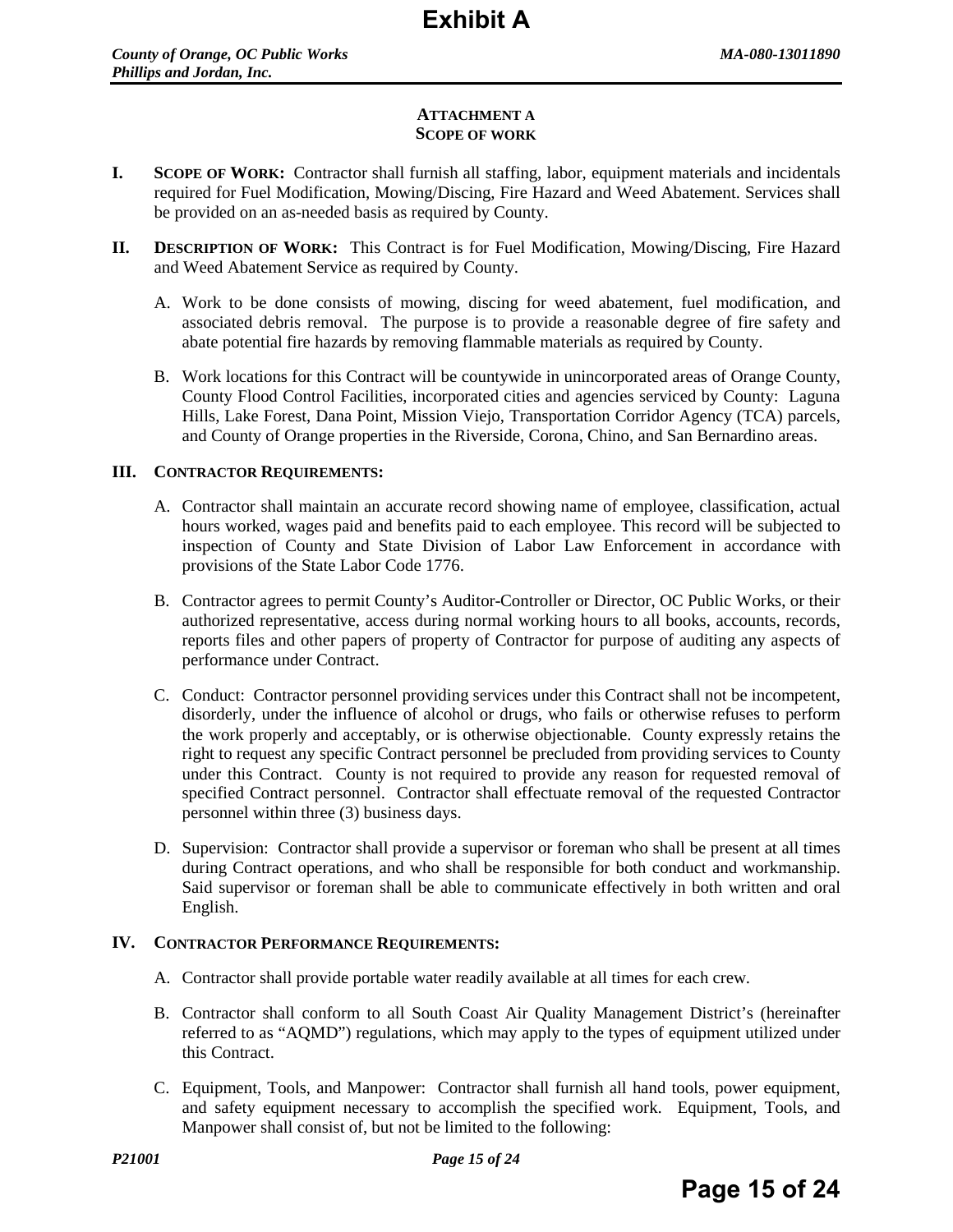- 1. Contractor shall provide one (1) track layer tractor equipment with dirt pads with grousers worn not to exceed manufacture's specifications. The tractor used for pulling a disc shall be of a track layer type of the size and horsepower capable of pulling a double throw disc on slopes up to 35%. Tractor must be a minimum of 90 horsepower at the flywheel. Certification of horsepower shall be provided upon County's Project Manager's request.
- 2. Contract shall provide one (1) double throw disc.
- 3. Contractor shall provide one (1) truck transport with tilt trailer.
- 4. Contractor shall provide one (1) rubber tire tractor. The rubber tire tractor for pulling a double throw, hydraulically actuated wheeled disc shall be provided for use in gentle terrain where frequent loading and unloading proves impractical. Tractor must be a minimum of 50 horsepower at the flywheel, and certification of horsepower will also be provided.
- 5. Contractor shall provide two (2) high side hydraulic dump trucks equipped with rear flashing lights and traffic control cones.
- 6. Hand tools shall include gas powered weed eaters, chain saws, whip hoes, shovels, hoes, rakes, trash cans and/or tarps and other tools and equipment as required for the removal of weeds, debris, and vegetative growth.
- 7. Contractor shall provide a minimum of two (2) four-man hand crews with supervision, transportation, and tools. If more than two hand crews may be necessary to complete work Contractor shall have sufficient additional resources available to respond to additional work requirements as required by County.
- 8. Hauling equipment: suitable flatbed hydraulic dump trucks with high sides for hauling are to be provided throughout handwork operations. All equipment shall be kept in good repair and conform to all State and local laws. All trucks shall be equipped with rear flashing lights and traffic control cones.
- 9. Portable Toilet: Contractor shall furnish a portable toilet for Contractor's personnel. Portable toilet must have a containment tray, staked down, be clean in appearance, and area surrounding shall be clean and free of debris. Portable toilet will be placed in an obscure location and will not impede any residents. Toilet will be removed by the end of the last working day. Should the toilet not be removed on the last working day, Contractor shall be subject to a \$300.00 per day late penalty fee until toilet is removed. Late penalty fee will be deducted and withheld from payments due or become due to Contractor.
- D. Travel Time: All costs for travel time between parcels and/or to and from refuse disposal sites shall be considered as included in various items of work involved and no additional compensation shall be allowed therefore.
- E. Disposal Fees: All costs for refuse disposal shall be considered as included in various items of work involved and no additional compensation will be allowed therefore. Contractor shall be responsible for all dump/disposal fees in all unit prices quoted.
- F. Working Hours: Contractor shall conduct all operations between 7 a.m. and 4 p.m. during the normal work week, Monday through Friday on all local streets, and parks. All operations on arterial or collector streets will be performed between 9 a.m. and 3 p.m. If Contractor desires to work hours or days other than as provided, it may file a written request subject to approval stating intended operations, hours and dates, with a reason for schedule change.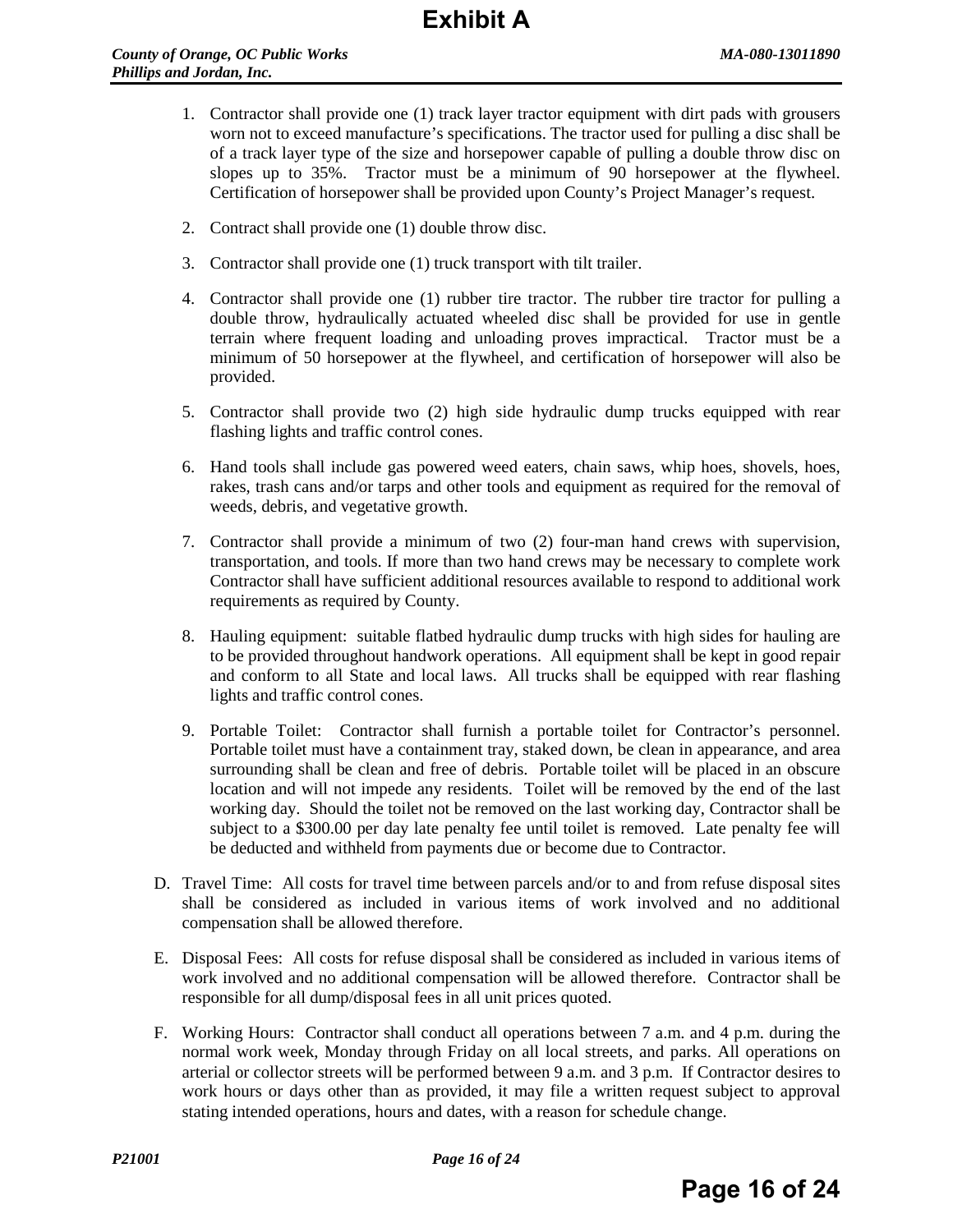- G. Sound Control: Contractor shall comply with all County and local sound control and noise level rules, regulations, and ordinance, which apply to any work performed pursuant to the Contract, and will make every effort to control any undue noise resulting from its operation.
- H. Dust Control: Contractor shall perform his operations in such a manner as to limit dust. Contractor will not create dust in such a quantity as to violate the South Coast Air Quality Management District (AQMD) regulations.
- I. Debris Removal: All trash and debris will be removed from work area by the end of each working day.
	- 1. At other times during the progress of work, when required, Contractor shall remove all surplus materials, rubbish, and debris resulting from the work.
	- 2. Work area will be left in a neat, clean and acceptable condition as approved by County's Project Manager.
	- 3. No stockpile of debris will be allowed at the site.
	- 4. Contractor shall pick up and dispose of materials at a site outside of County right-of-way approved for disposal of such materials.
	- 5. Any debris dropped on the public street during entrance or exit of the site will be removed immediately by Contractor.
- J. Water: Contractor shall furnish all water required for performance of this work, will make all arrangements for obtaining all water with the governing water district, and will comply with all requirements set forth by the governing water district.
- K. Utilities: Underground main distribution conduits such as water, gas, sewer, electrical power, telephone, or cable television may not be affected by the work indicated in the work packages since only surface excavation is required. Contractor shall assume that every property parcel will be served by a service connection for each type of utility and will protect all such service connection. Contractor shall contact UNDERGROUND SERVICE ALERT (USA) at (800)422-4133 for all subsurface excavation and will contact utility companies to mark locations if necessary.
- L. Parking Control: Parked cars may interfere with the work to be performed. Therefore Contractor shall post, maintain, and subsequently remove, temporary "Tow Away No Parking" signs along the streets work is to be performed with no less than 24 hours prior to the start of said work. Contractor shall furnish signs per sample provided by County. Contractor shall fill in day and date for scheduled work. Contractor shall be responsible for replacing any signs which are damaged or removed in order to maintain notice to the public. Contractor shall be responsible for the removal of all temporary "Tow Away No Parking" signs upon completion of the work in posted area.
- M. Traffic Control: Contractor shall conduct its operations in a manner which will minimize traffic congestion during A. M. and P. M. peak-hour traffic. This may require beginning work after the A. M. peak-hour traffic and ending work before the P. M. peak-hour traffic.
	- 1. Contractor shall maintain access to schools and commercial areas at all times during project operation.
	- 2. ADD to Subsection 7-10.1, "Traffic and Access", of the Standard Specifications the following: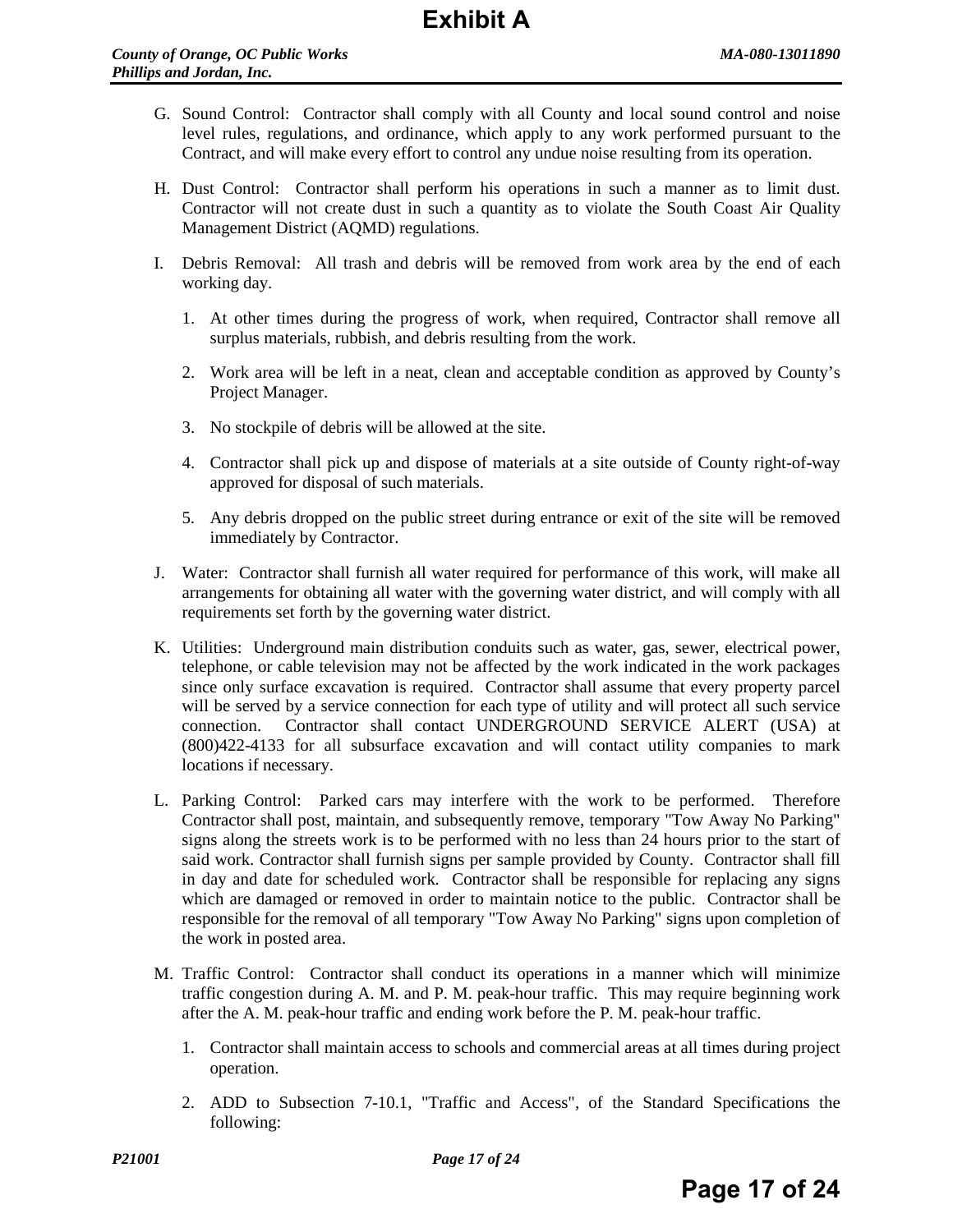- a) Spillage resulting from hauling operations along or across any public traveled way will be removed immediately by Contractor, at his expense.
- b) When entering or leaving roadways carrying public traffic, Contractor's equipment, whether empty or loaded, will in all cases yield to public traffic.
- 3. ADD to Subsection 7-10.3, "Street Closures, Detours, Barricades", of the Standard Specifications the following:
	- a) Special emphasis will be placed on the use of construction zone ahead (C18R) signs at the beginning, end and all access and/or intersecting streets with roads under construction. In addition to construction zone signs, rough road signs (W33) will be used on all roads with a posted or marked bicycle trail.
	- b) Contractor shall provide and maintain all signs, barricades, pedestals, flashers, delineators and other necessary facilities for the protection of the motoring public within the limits of the construction area and all its approaches, including advanced signing and barricades. Contractor shall also post proper signs to notify public regarding condition of roadway, all in accordance with provisions of the Vehicle Code and "Manual of Traffic Controls", as published by the State of California, Department of Transportation, most current edition.
- 4. Flashing arrow signs, of the appropriate type per the "Manual of Traffic of Traffic Controls", latest edition, will be provided for all lane closures on all arterial highways and collector streets.
- 5. Portable delineators, either conical (traffic cone) or tubular shaped plastic devices, with a minimum height of 28 inches will be used for delineation of the travel way.
- 6. If the traffic cones or portable delineators are damaged, displaced or unacceptable for any reason by County's Project Manager or are not in an upright position from any cause, said cones or portable delineators will immediately be replaced or restored to their original location, in an upright position, by Contractor.
- 7. Contractor will maintain 11' lanes of traffic in each direction at all times.
- 8. Contractor shall furnish such flagmen as are necessary to give adequate warning to traffic or to the public of any dangerous conditions to be encountered. Flagmen, while on duty and assigned to give warning to the public that the street is under construction and of any dangerous conditions to be encountered as a result thereof, will perform their duties and will be provided with the necessary equipment in accordance with the current "Instructions to Flaggers", by the State of California, Department of Transportation. The equipment will be furnished and kept clean and in good repair by Contractor, at its expense.
- 9. Should Contractor appear to be neglectful or negligent in furnishing warning and protective measures as provided, County's Project Manager may direct attention to the existence of a hazard and necessary warning and protective measures will be furnished and installed by Contractor, at its expense. Should County's Project Manager point out the inadequacy of warning and protective measures, such action on the part of County's Project Manager will not relieve Contractor from responsibility for public safety or abrogate its obligation to furnish and pay for these devices.
- 10. Contractor shall maintain safe working conditions at each work location.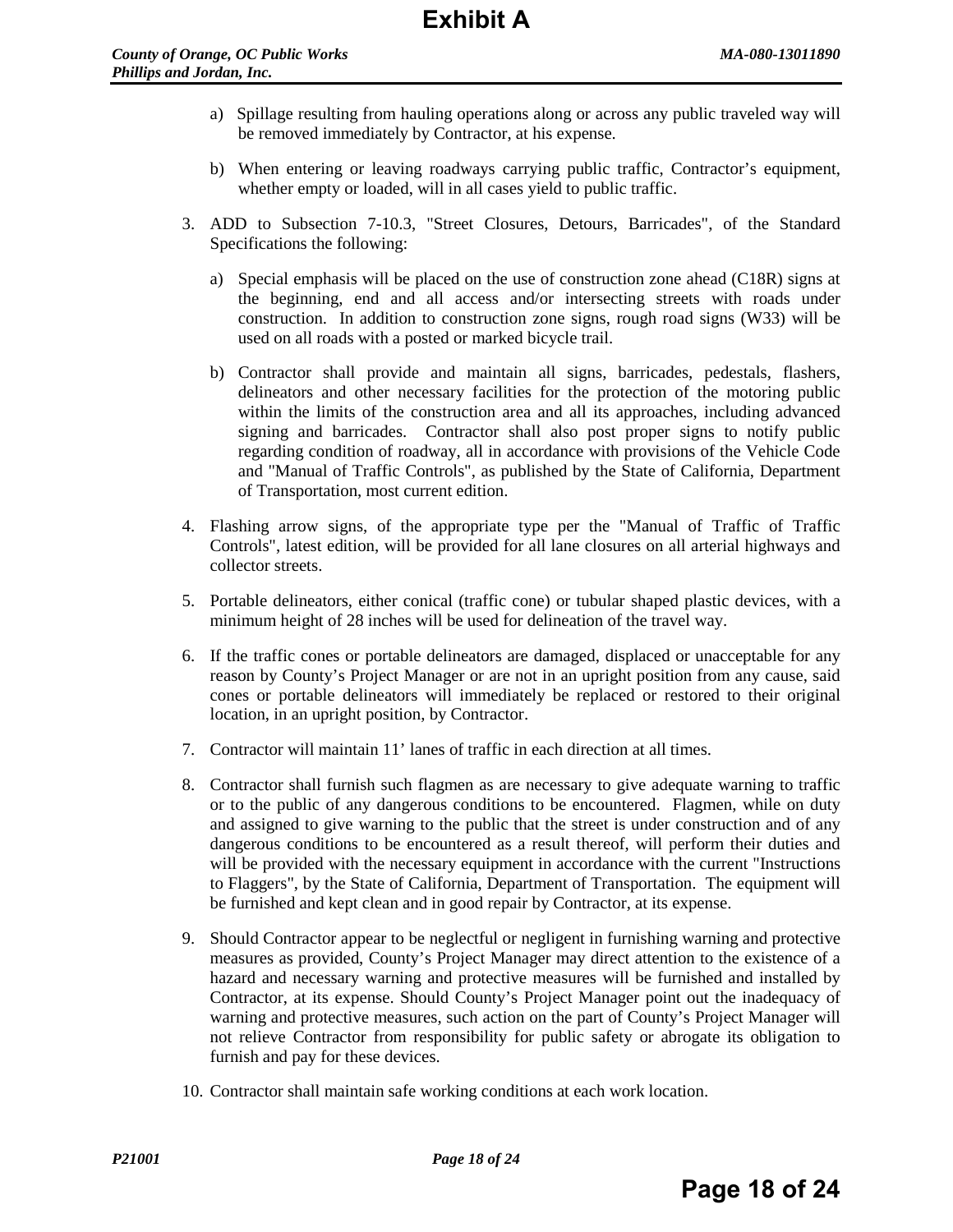- 11. At the end of each day, all equipment and other obstructions shall be removed from the roadway.
- N. Protection and Restoration of Existing Areas: Contractor shall protect all furnishings and improvements from damage by its operations. All damage will be repaired or replaced, at the option of County, at Contractor's expense within three (3) days after notification of such damage by County's Project Manager. Repairs and/or replacements will be equal to original in all aspects.
- O. Safety: Contractor agrees to perform all work outlined in this Contract in such a manner as to meet all accepted standards for safe practices during operations and to maintain safe conditions or premises and ways at all times, including safely stored equipment, machines and materials. This includes compliance with local County, State or other legal intents and terms of the applicable Occupational Safety and Health Administration (OSHA) and CAL/OSHA Safety orders at all times so as to protect all persons, including Contractor's employees and Agency against injury or damage to their property.
- P. Best Management Practices:
	- 1. Contractor shall conduct operations under this Contract so as to assure that pollutants do not enter municipal storm drain systems which systems are comprised of, but are not limited to curbs and gutters that are part of the street systems ("Stormwater Drainage System"), and to ensure that pollutants do not directly impact "Receiving Waters" (as used herein, Receiving Waters include, but are not limited to, rivers, creeks, streams, estuaries, lakes, harbors, bays and oceans).
	- 2. The Santa Ana and San Diego Regional Water Quality Control Boards have issued National Pollutant Discharge Elimination System (NPDES) permits ("Stormwater Permits") to the County of Orange, and to the Orange County Flood Control District (District) and cities within Orange County, as co-permittees (hereinafter collectively referred to as "County Parties") which regulate the discharge of urban runoff from areas within the County of Orange, including the Premises under this Contract. The County Parties have enacted water quality ordinances that prohibit conditions and activities that may result in polluted runoff being discharged into the Stormwater Drainage System.
	- 3. To assure compliance with the Stormwater Permits and water quality ordinances, the County Parties have developed a Drainage Area Management Plan (DAMP) which includes a Local Implementation Plan (LIP) for each jurisdiction that contains Best Management Practices (BMPs) that parties using properties within Orange County must adhere to. As used herein, a BMP is defined as a technique, measure, or structural control that is used for a given set of conditions to manage the quantity and improve the quality of stormwater runoff in a cost effective manner. These BMPs are found within the County's LIP in the form of Model Maintenance Procedures and BMP Fact Sheets (the Model Maintenance Procedures and BMP Fact Sheets contained in the DAMP/LIP shall be referred to hereinafter collectively as "BMP Fact Sheets") and contain pollution prevention and source control techniques to eliminate non-stormwater discharges and minimize the impact of pollutants on stormwater runoff.

BMP Fact Sheets shall include but shall not be limited to the following which may be viewed and downloaded at: <http://ocwatersheds.com/documents/bmp/industrialcommercialbusinessesactivities>

| a) $IC7$  | $b)$ IC10 | c) IC17   | $d)$ IC18 | e) IC19 |
|-----------|-----------|-----------|-----------|---------|
| f) $IC20$ | $g)$ IC21 | h) $IC24$ |           |         |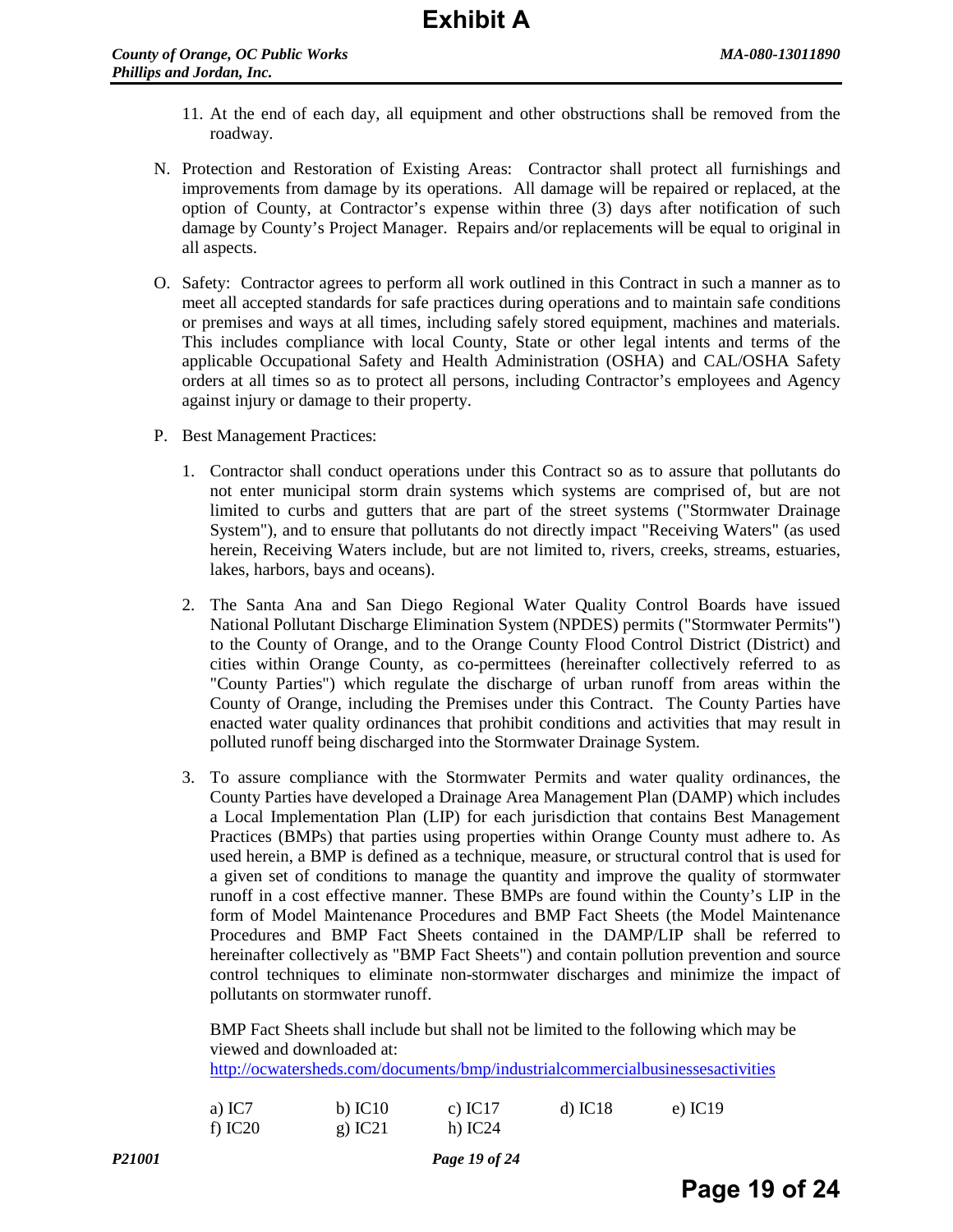- 4. These BMP Fact Sheets may be modified during the term of the Contract; and County's Project Manager shall provide Contractor with any such modified BMP Fact Sheets.
- 5. Contractor shall, throughout the term of this Contract, comply with the BMP Fact Sheets as they exist now or are modified, and shall comply with all other requirements of the Stormwater Permits, as they exist at the time this Contract commences or as the Stormwater Permits may be modified. Contractor agrees to maintain current copies of the BMP Fact Sheets on the job sites throughout the term of this Contract. The BMPs applicable to uses authorized under this Contract must be performed as described within all applicable BMP Fact Sheets.
- 6. Contractor may propose alternative BMPs that meet or exceed the pollution prevention performance of the BMP Fact Sheets. Any such alternative BMPs shall be submitted to the County's Project Manager for review and approval prior to implementation.
	- a) County's Project Manager may visit the job sites and/or review Contractor's records at any time to assure that activities conducted on the job sites comply with the requirements of this section. Contractor may be required to implement a selfevaluation program to demonstrate compliance with the requirements of this section.
- Q. Scheduling: County staff reviews, prioritizes and "packages" weed abatement, fuel modification, mowing, discing, and debris removal requests.
	- 1. Contractor shall furnish a work plan indicating the day/date for work on each location in the work package.
	- 2. Contract shall start work within five (5) working days upon written or verbal notification from County's Project Manager.
	- 3. Completion Date: all work shall be completed within the allotted time as determined by County's Project Manager.
- R. Identification and Scheduling of Work: Work requests for Contract work are reviewed, prioritized and packaged by County staff.
	- 1. Upon receipt of a package, County shall forward the work requested to Contractor by mail, fax or email.
	- 2. This Contract is considered seasonal work and is normally accomplished from April to June of each Contract year, but may be utilized at any time during the Contract year.
	- 3. Contractor shall begin the requested work within ten (10) days upon receipt of requested work unless otherwise approved by County's Project Manager.
	- 4. Contractor shall furnish a work plan indicating day/date for work on each location in the work package.
- S. Notification of Work: Except for next day emergency work Contractor shall notify County's Project Manager at least twenty-four (24) hours in advance of commencement of work. All work shall be diligently prosecuted to completion to satisfaction of County's Project Manager. Contractor must be capable of providing one or more craftsmen as needed to complete project in a diligent and timely manner.
- T. Acceptance of Work: Contractor shall provide County's Project Manager with a list of project locations requiring final inspection within two working days of completion.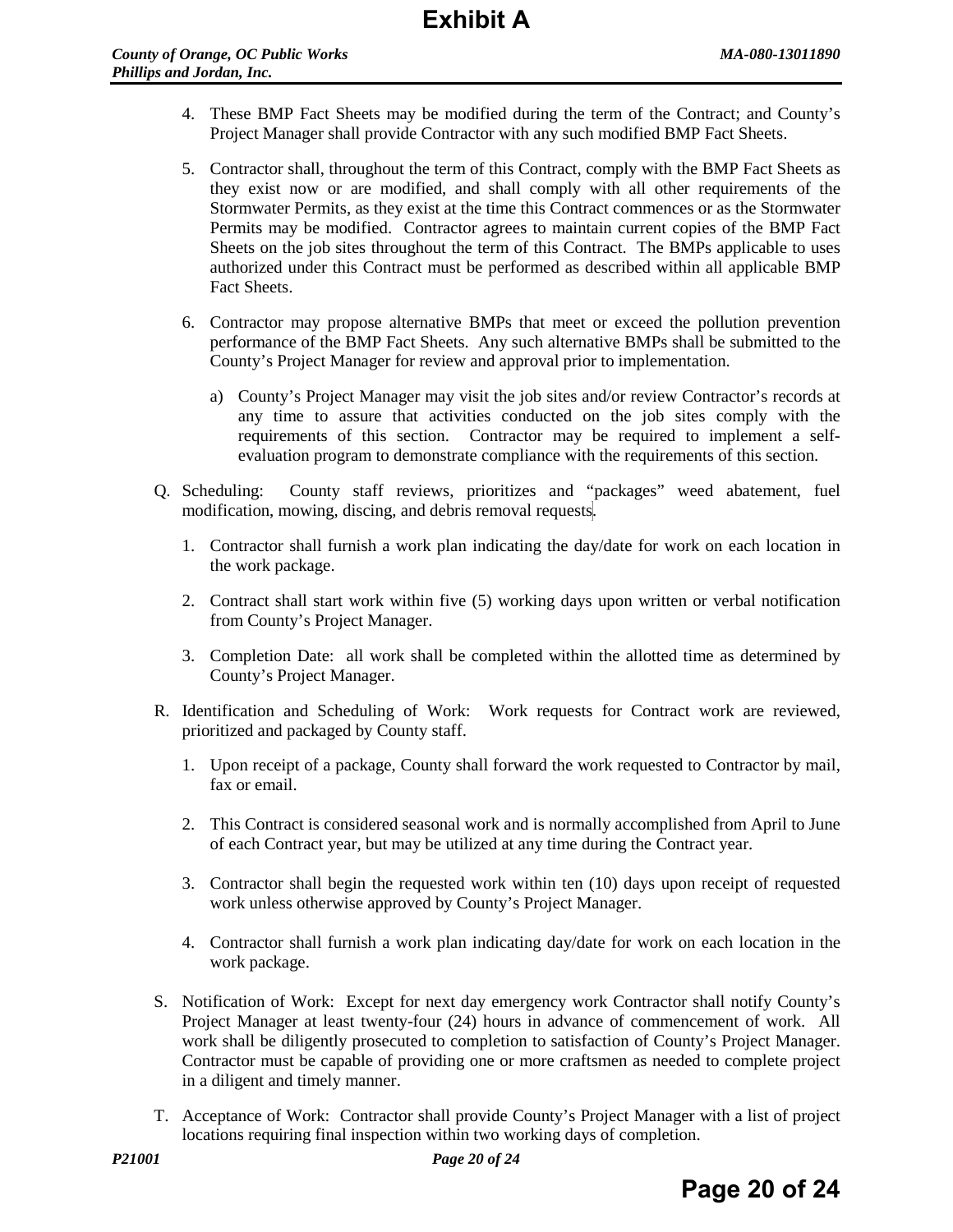- 1. The list may be verbal or faxed to (714) 955-0378 to County's Project Manager. County will notify Contractor of any deficiencies within three (3) business days.
- 2. Correction of work is required within seven (7) calendar days of receipt of the notification by County.
- 3. All work at a location must be satisfactorily completed and approved by County prior to final approval for payment of that location.
- U. Deficient Performance: Liquidated damages shall be applied to deficient performance and/or late completion. Parties hereto agree that it is impracticable or extremely difficult to determine actual damages County shall sustain by reason of delay in performance. Therefore, Two Hundred Fifty Dollars (\$250.00) will be deducted and withheld from payments due or to become due to Contractor for each calendar day work is incomplete beyond the scheduled day, unless Contactor receives prior authorization for an extension of time by County's Project Manager.

#### **V. SPECIFICATIONS:**

- A. Weed Abatement Removal of all weeds, grasses and rubbish: Cut and remove all vegetation, regardless of condition, which is combustible brush in nature, such as weeds, brush, shrubs and grasses per County's Project Manager's direction. Vegetation shall be cut to 3" above ground maximum height unless otherwise directed by County's Project Manager. Removal of all rubbish and/or litter.
	- 1. Furnish all labor tools, equipment and materials necessary for doing the work.
	- 2. Cutting and removing all vegetation to a maximum height of 3".
	- 3. Removing all trash and debris.
	- 4. Leaving work site and surrounding area in a clean manner.
- B. Weed Abatement Non-Removal of weeds and grasses: Cut weeds and leave clippings. Vegetation shall be cut to 3" above ground maximum height unless otherwise directed by County's Project Manager. Removal of all rubbish and/or litter.
	- 1. Furnish all labor tools, equipment and materials necessary for doing the work.
	- 2. Cutting all vegetation to a maximum height of 3".
	- 3. Leave clippings.
	- 4. Removing all trash and rubbish.
	- 5. Leaving work site and surrounding area in a clean manner.
- C. Fuel Modification: Reduction (thinning and removal) of natural vegetation, such as chaparral, trees, litter, scrub oak or similar non cultivated vegetation growth by 30 to 50 percent as required by the County Project Manager. Vegetation roots shall be removed below ground and grasses at ground level. Removal of all rubbish and/or litter.
	- 1. Furnishing all labor, tools equipment and materials necessary for doing work.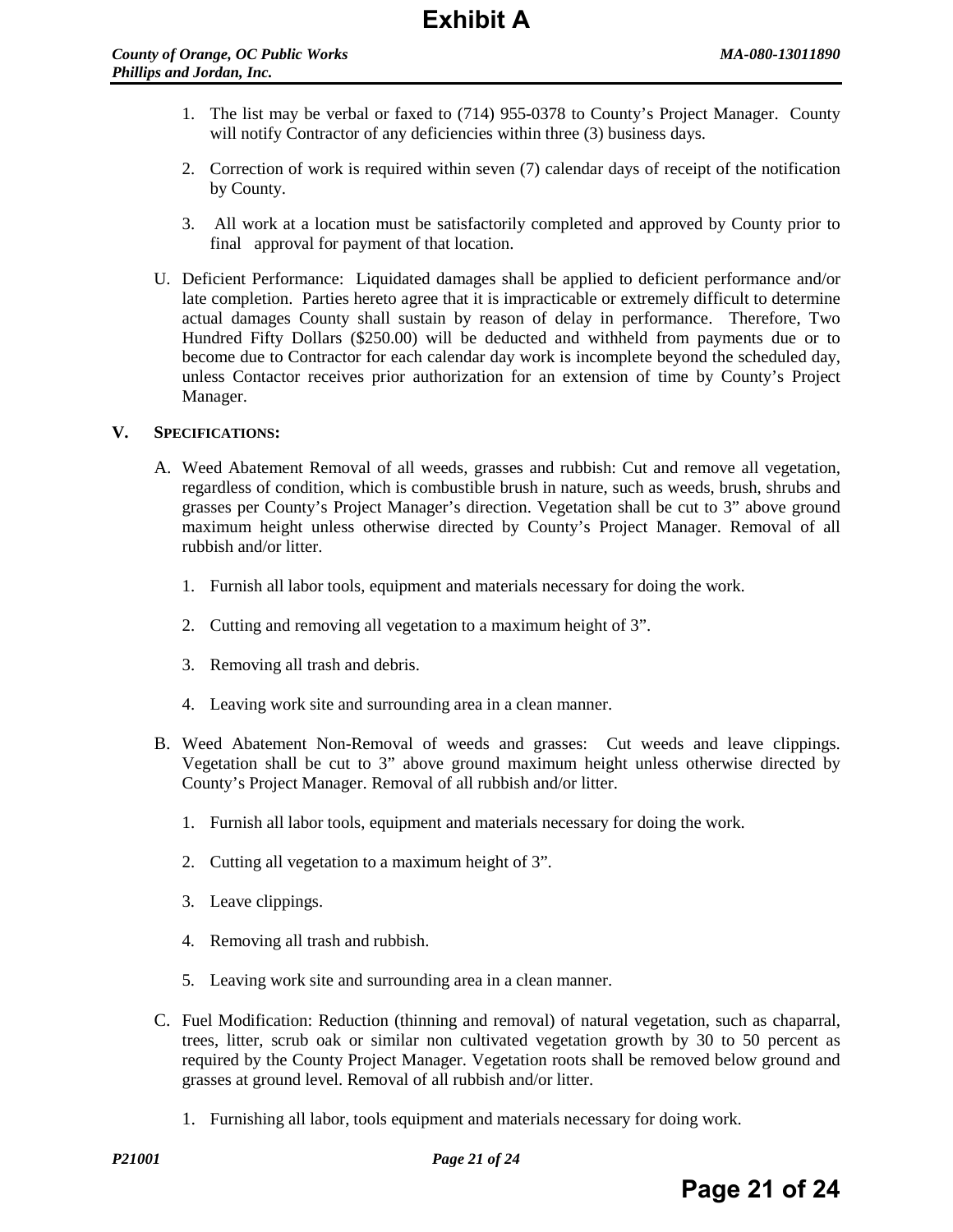- 2. Reducing vegetation by 30 to 50 percent.
- 3. Removing vegetation roots below ground level.
- 4. Removing all grasses to ground level.
- 5. Removing all trash and debris.
- 6. Leaving work site and surrounding area in a clean manner.
- 7. Full compensation for conforming to the requirements of Fuel Modification shall be considered as included in Contract unit price bid per square foot in accordance with these specifications and no additional compensation will be allowed therefore.
- D. Mowing: Contractor's equipment shall be of a commercial variety with a minimum cutting width of 4 feet in a single pass. It shall leave a finished product of all vegetation not exceeding 2" in height and 2" in length on the entire parcel. Mowing of the parcel will also include removal of any trash or debris which may be on site.
	- 1. Contractor shall mow those parcels indicated, to include flat and slope areas including assigned parkways between curb and sidewalk. Mowing of slope areas shall be accomplished by mechanical equipment such as an arm mower attached to a motorized tractor.
	- 2. Mowers shall be equipped with safety guards to prevent or reduce throwing of rocks or other material that could result in injury or damage to persons or private property. Equipment will be approved by County's Project Manager prior to starting any work.
	- 3. Furnishing all labor, tools, equipment and materials necessary for doing work.
	- 4. Mowing all vegetation to a maximum height of 2" and 2" in length.
	- 5. Removing any trash or debris.
	- 6. Performing any hand work as required.
	- 7. Leaving work site and surrounding area in a clean manner.
- E. Discing: Discing shall be performed in such a manner as to completely eliminate all standing weeds. Discing shall be accomplished by using a double throw disc at a depth of 6 inches to place all weeds under soil surface. Where the nature of the soil is such that it is not receptive to the cutting edge of the discs, the area may be cross disced to reduce the magnitude of any exposed combustibles only as directed by County's Project Manager.
- F. Debris Removal: Litter, trash, and debris stockpiles not directly associated with vegetation control activities. Removal of noxious or combustible debris stockpiles to complement other parcel management practices. Final disposal to be at a legal dump site.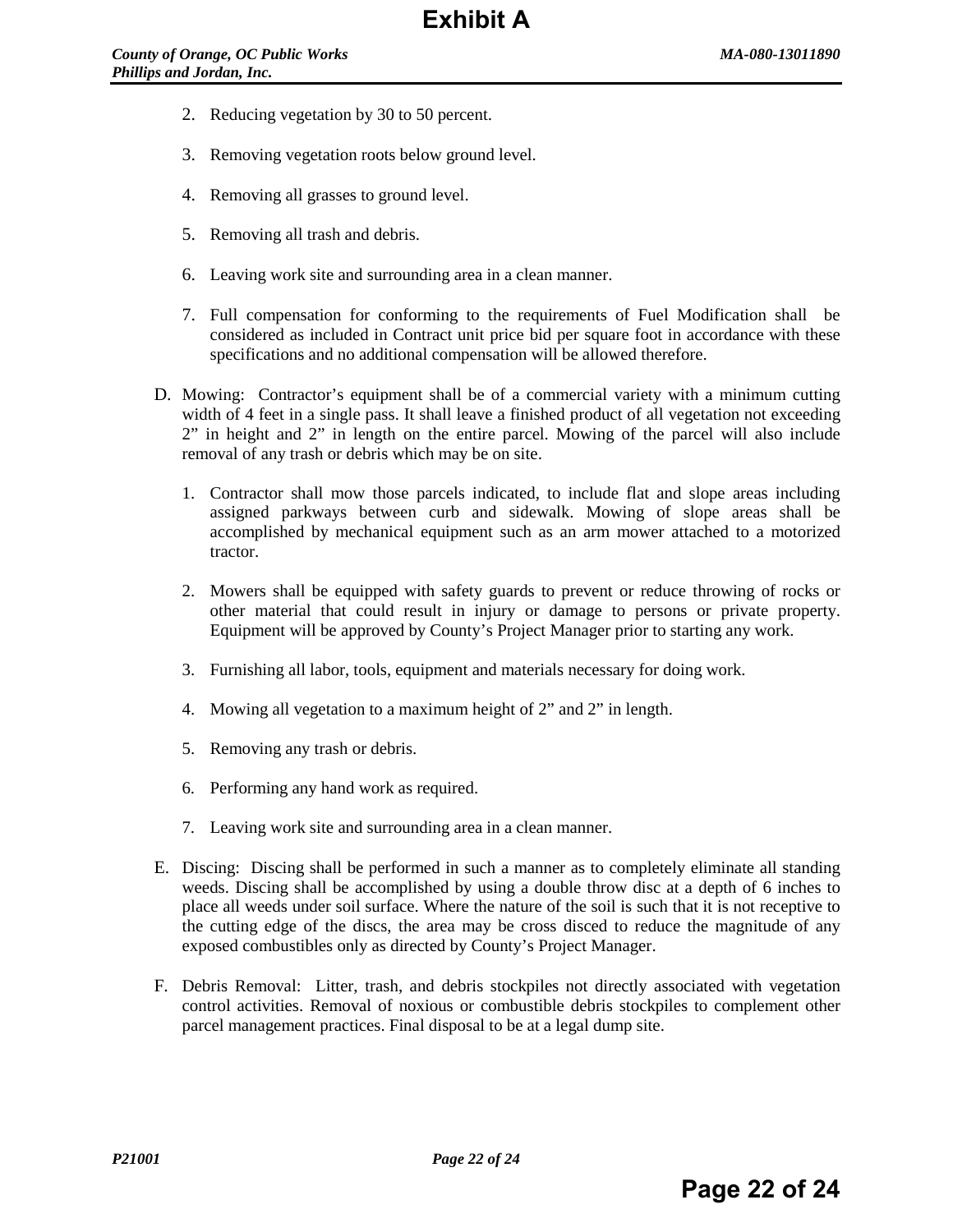## **ATTACHMENT B CONTRACTOR'S PRICING**

**I. COMPENSATION:** This is a usage Contract between County and Contractor for Fuel Modification, Mowing/Discing, Fire Hazard and Weed Abatement on an as needed basis, as set forth in Attachment A "Scope of Work".

Contractor agrees to accept the specified compensation as set forth in this Contract as full remuneration for performing all services and furnishing all staffing, labor, equipment, materials and incidentals required, for any reasonably unforeseen difficulties which may arise or be encountered in the execution of the services until acceptance, for risks connected with the services, and for performance by Contractor of all its duties and obligations hereunder. Contractor shall only be compensated as set forth herein below for work performed in accordance with the Scope of Work. **County shall have no obligation to pay any sum in excess of the Fixed Prices and Total Contract Amount specified herein unless authorized by amendment in accordance with Articles 32 and 46 of County Contract Terms and Conditions.**

- **II. FEES AND CHARGES:** County will pay the following prices in accordance with the provisions of this Contract.
	- A. Pricing: Pricing shall be per Square Foot (S.F.), Acres and Tons as determined in each line item.

| Line<br><b>Item</b> | <b>Description</b>                                          | Unit        | <b>Unit Cost</b> |
|---------------------|-------------------------------------------------------------|-------------|------------------|
| 1.                  | Weed Abatement Removal of all weeds, grasses and<br>rubbish | S.F.        | $$0.03*$         |
| 2.                  | Weed Abatement Non-Removal of weeds and grasses             | S.F.        | $$0.02*$         |
| 3.                  | <b>Fuel Modification</b>                                    | S.F.        | $$0.03*$         |
| 4.                  | <b>Mowing Vegetation</b>                                    | <b>ACRE</b> | \$290.00         |
| 5.                  | Discing                                                     | <b>ACRE</b> | \$290.00         |
| 6.                  | Debris Removal                                              | <b>TONS</b> | \$100.00*        |

#### **\*Primary Contractor**

## B. **Total Contract Amount (Aggregate amount between 2 Contractors)**: **\$175,000.00**

- **III. PRICE INCREASES/DECREASES:** No price increases will be permitted during the term of the Contract. All price decreases will automatically be extended to County.
- **IV. FIRM DISCOUNT AND PRICING STRUCTURE:** Contractor guarantees that prices quoted are equal to or less than prices quoted to any other local, State or Federal government entity for services of equal or lesser scope. Contractor agrees that no price increases shall be passed along to County during the term of this Contract not otherwise specified and provided for within this Contract.
- **V. PAYMENT TERMS:** Invoices are to be submitted in arrears, after goods have been received. Payment will be net 30 days after receipt of an invoice in a format acceptable to the County of Orange. Invoices shall be verified and approved by County and subject to routine processing